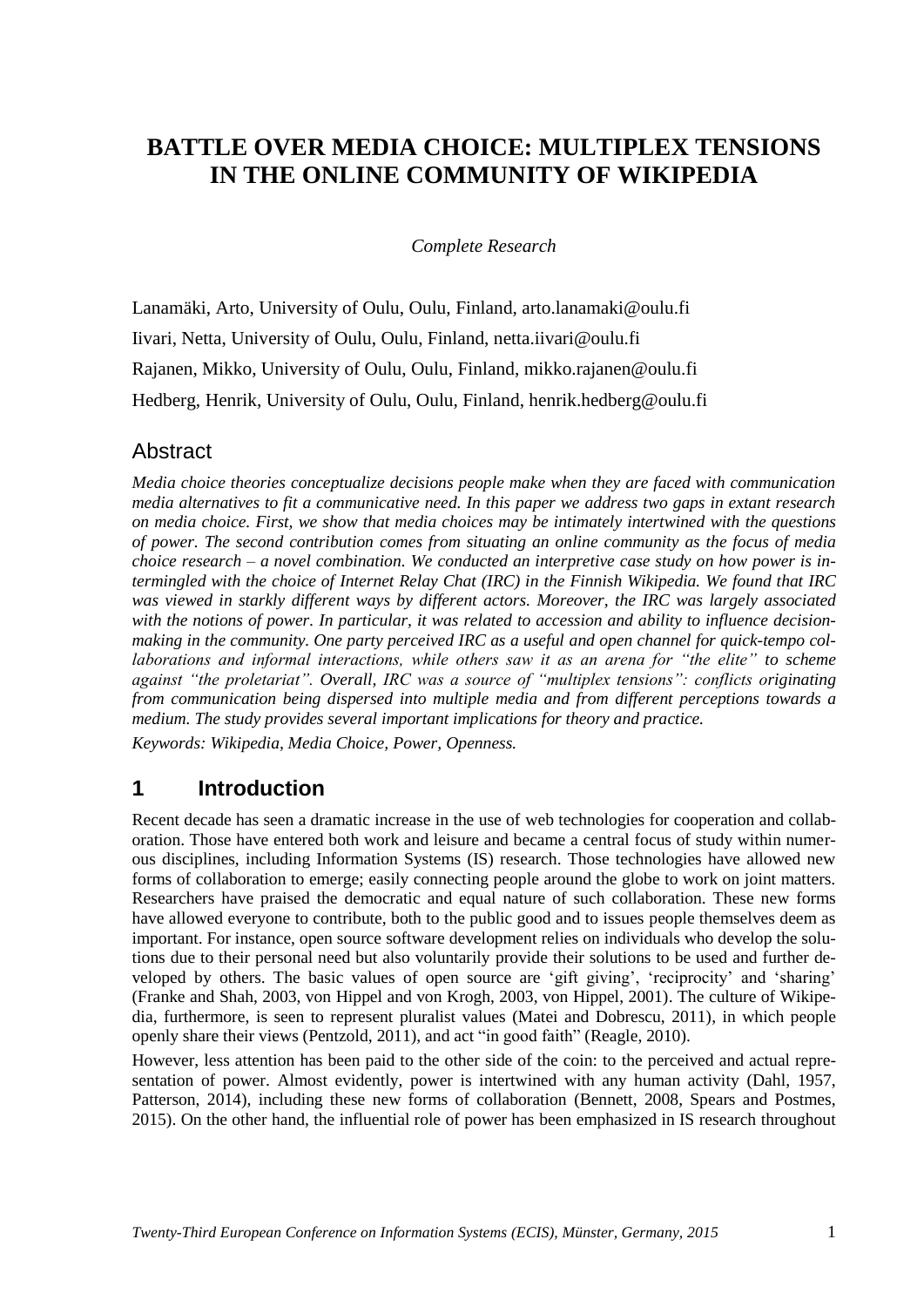its history – concerning IS impact, development and use (Markus, 1983, Jasperson et al., 2002, Hekkala et al., 2014). As regards online communities, power related research has also emerged. Researchers have acknowledged that not all members are treated equal in online communities: there are people having authority and power and people in more power-weak position. Online communities have leaders and governance structures (O'Mahony and Ferraro, 2007, Aberdour, 2007) and even a surprising amount of control exercised (Di Tullio and Staples, 2013, Ikonen et al., 2010, Gallivan, 2001). In Wikipedia, the particular focus in this study, it has also been revealed that power is a very complex issue. It manifests as influence gained from commitment (Preece and Shneiderman, 2009, Bryant et al., 2005), as access levels of the software (Arazy et al., 2014, Arazy et al., 2015), and as opinionated stances towards stability versus change (Kostakis, 2010, Kane et al., 2014).

On the other hand, it has also been recognized that power is a highly complex concept with a multitude of definitions and influential scholars (see e.g. Hardy and Leiba-O'Sullivan, 1998, Fleming and Spicer, 2014, Jasperson et al., 2002). Here, we rely on the framework of power by Hardy and Leiba-O'Sullivan (1998) that offers a comprehensive review of different approaches to power, including the mainstream, critical, and Foucauldian approaches. The framework has already been proven as useful for studies within our discipline (Hekkala and Urquhart, 2013, Rajanen and Iivari, 2015). In the framework, power is approached from a multitude of angles, i.e. as exercised through the use of different kinds of resources to influence decision making, as access to decision making, as management of meaning and as thoroughly embedded in the very fabric of the system we are all living in and cannot escape from. Here, power is approached particularly from the viewpoint of decision-making, i.e. as ability to access and influence decision outcomes (cf. Hardy and Leiba-O'Sullivan, 1998). This study examines the process of Internet Relay Chat (IRC) entering in the practices of the Finnish Wikipedia community. IRC is a synchronous communications system (i.e. "chat") based on discussion channels on a client-server multi-user infrastructure, originally developed in 1988 (Reid, 1991).

We used media choice theories to make sense of the process. Particularly this study shows how power is intertwined with the processes of media choosing, that is viewed as a multidimensional and dynamic process in line with Jung and Lyytinen (2014). The extant research has already shown that power manifests itself in various ways in Wikipedia. However, research has not assigned concerns of power to media choice. This paper addresses this gap by bringing forward this question: *How is power intermingled with the choice of IRC as a communication medium in the online community of Wikipedia?*

This paper is structured as follows. The next section describes the theory on media choice as the theoretical basis of this study as well as discusses existing power related research addressing the Wikipedia online community. The third section presents the research design involved in this study, including the procedures of data collection and analysis. The fourth section outlines the empirical findings of the study, the fifth section discussing their implications and limitations as well as identifying paths for future work implied by them.

# **2 Theoretical background**

#### **2.1 Media choice**

Research on communication media choices has a long history in our field. At least since the influential book *The Social Psychology of Telecommunications* (Short et al., 1976), researchers have tried to capture "an individual's specific decision to use a medium in a particular communication incident" (Trevino et al., 2000, p. 163). In early work, scholars emphasized the universal characteristics of a medium. Theories such as the media richness theory (Daft and Lengel, 1986) tried to predict situations in which a medium serves best. Others claimed that what matters is the fit between the type of task and the type of technology (Goodhue and Thompson, 1995, Straub and Karahanna, 1998). Yet another stream of research focused on social influence, stressing that individual choices are not done in vacuum, but in interdependent social relations (Fulk et al., 1987, Barry and Fulmer, 2004).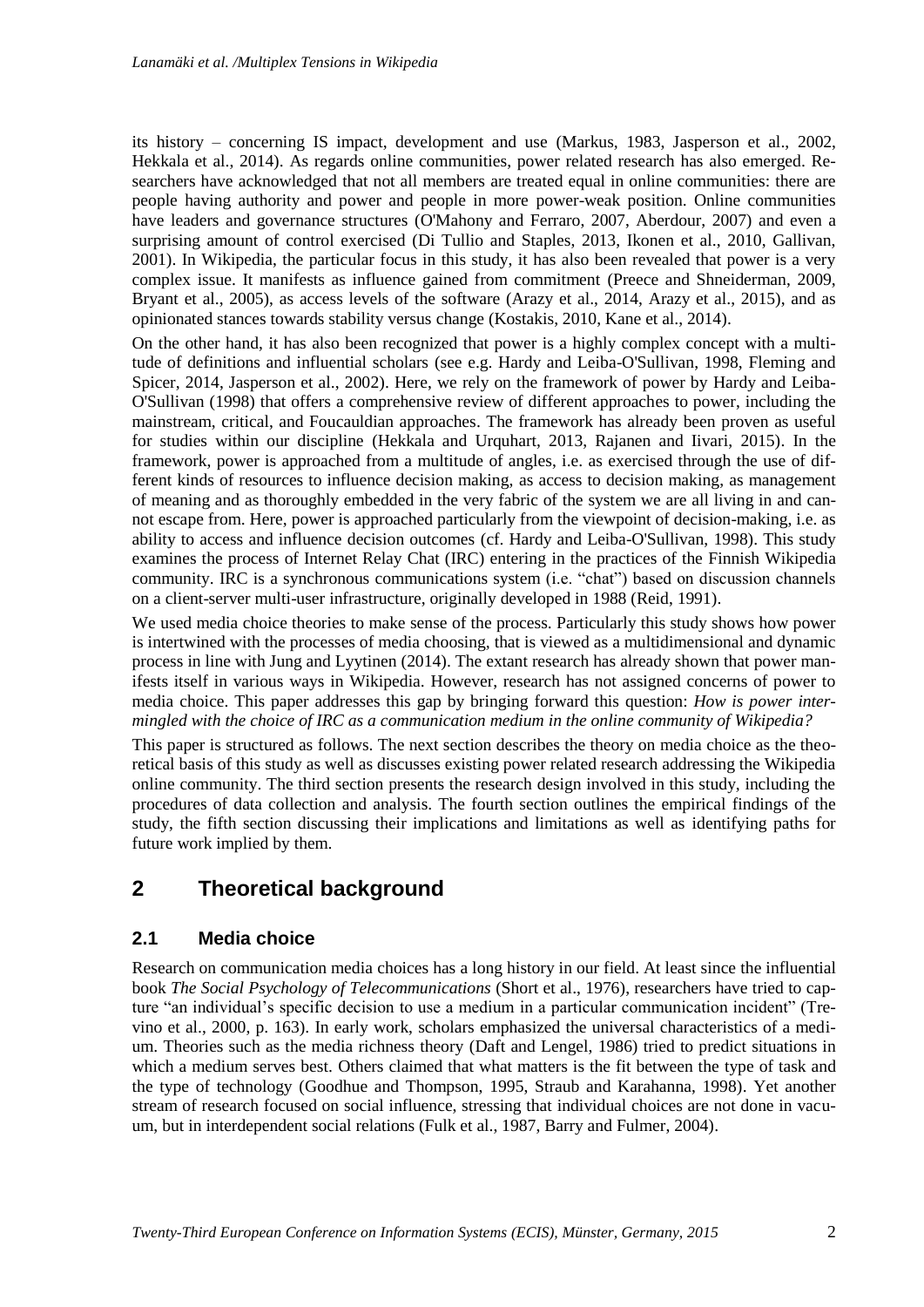In turn, several researchers have emphasized local conditions and self-reflection as important media choice factors, instead of the universal features of a medium. The works of El-Shinnawy & Markus (1997, 1998) are examples of studies that have taken this approach. Mackay and Elam (1992) argued that the user's level of technological expertise determines which medium is chosen and how it is used. Further, Orlikowski and Yates (1994) identified that even a single medium, in their case e-mail, can facilitate a very rich "genre repertoire" of communication. In addition, Leonardi et al. (2012) discussed "redundant communication" by managers who used multiple media to send the same content. In a recent study, Jung and Lyytinen (2014) introduced the concept of *media affordances*: "a user's conceived possibilities for communication as to fulfil his or her dynamic communication needs" (p. 272). This view is relational, a combination of the material aspects of technology and the social aspects of the local setting. They also positioned media choice as a dynamic and multidimensional process and overall argued that "theorising around media choice should also seek to synthesise systemic and emergent patterns of choice processes rather than just identifying generalisable, static factors that correlate with some likelihood with observed choice outcome (p. 283). Here, we utilize this process view of media choice and while doing so, focus particularly on power issues intermingled with it.

Regardless of the long and diverse history of media choice research, the notion of power has been underplayed so far. Power has been either nominal, or it is taken for granted. Many studies concern the media choices of managers (Leonardi et al., 2012, Markus, 1994, Trevino et al., 1987), but consequences of their decisions have not been theorized or empirically addressed in prior research. Another gap is that novel settings of organizing, such as online communities, are rare in this literature. Empirical settings for media choice research tend to be firmly situated in traditional business organizations. However, there are some studies that can be connected with media choice research in the context of online communities. Studies have characterized the multitude of technologies that have been used for communication purposes in online communities. These studies focus on the use of different technologies in online communities and to what purpose these communication technologies are used in these online communities (c.f. Reid, 1991, Ma and Agarwal, 2007). However, the focus of this paper is on processes of making choices of communication media in online communities.

The most usual way to treat media choice in online community literature is to consider the online versus offline interactions (Jacobson, 1999, McCully et al., 2011, Sessions, 2010). It has been argued that if people's interaction with the community is facilitated by various media, this often results in the emergence of intimate, supportive and sustainable *multiplex relationships* (Haythornthwaite, 1996, Haythornthwaite, 2001). Sessions (2010) argues that the development of multiplex relationships "enhances attendees' engagement with the online community as a whole, strengthens ties to other attendees, and contributes to the creation of bonding social capital" (p. 375). However, the dispersity of communication comes with a price. Fleming and Waguespack (2007) stress that when using several media in combination, "it remains impossible for all information within open communities to be shared" (p. 168).

In the following, we will introduce literature specifically addressing the online community of Wikipedia. Albeit media choice theory has not been utilized so far in this context, there are some studies addressing power in the context of Wikipedia.

### **2.2 Power in Wikipedia**

Wikipedia and power is an ironic combination. This online encyclopedia defines its mission to be "the free encyclopedia that anyone can edit". When everybody is granted the freedom to contribute, then doesn't everyone have equal power? Is power even an issue, if everyone is equally empowered?

Regardless that Wikipedia is "an ethos-action community" (Pentzold, 2011) that represents pluralist and non-hierarchical values (Matei and Dobrescu, 2011) where people perform "in good faith" (Reagle, 2010), power is persistently present in various ways. Analyses of power in online communities in general, and Wikipedia in particular, are based on three kinds of related but distinct views. First of all, a common characteristic of online communities is participation inequality (Nielsen, 2006), or a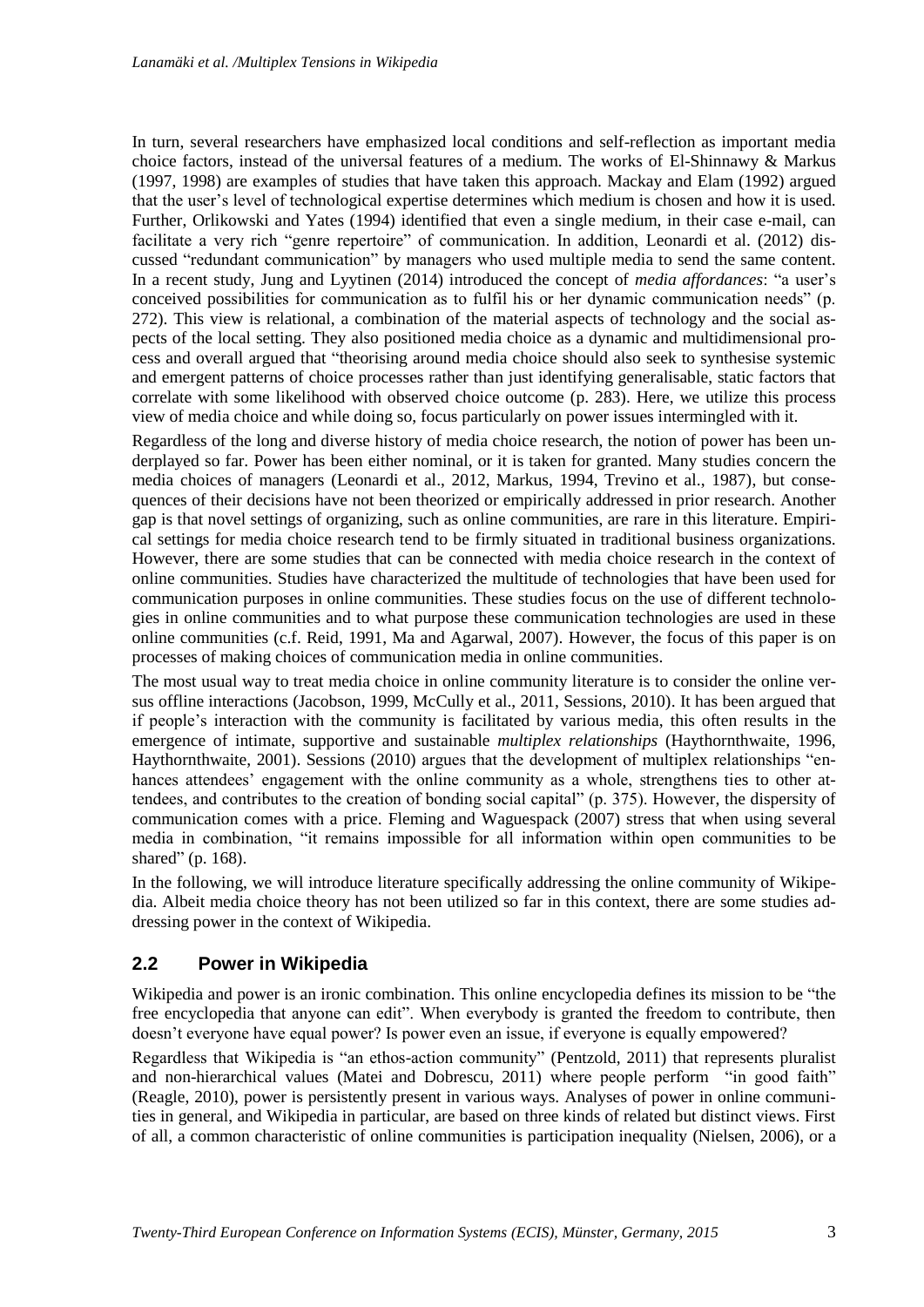power-law distribution (Johnson et al., 2014). Non-contributing users tend to represent about 90% of users in any given online community (Arthur, 2006, Li and Bernoff, 2008). In Wikipedia, readers constitute 94% of all users (Okoli et al., 2014). Among the 6% of contributing users, another inequality exists. Ortega et al. (2008) found that in top-ten Wikipedia language editions, "less than 10% of the total number of authors being responsible for more than the 90% of the total number of contributions" (p. 6). Quite naturally, people who are most involved tend to have the most influence. The most deeply committed users are depicted as leaders (Preece and Shneiderman, 2009), or as elders (Li and Bernoff, 2008). While people gain power through longer involvement (Preece and Shneiderman, 2009), the progress is not straight-forward, but involves quite complex career paths (Arazy et al., 2015, Velasquez et al., 2013).

Another aspect of power in Wikipedia are the access levels granted to a user. These levels have been added continuously to Wikipedia as the community has grown. Arazy et al. (2014) identified 12 classes of access privileges. Both Wikipedia participants and scholars have put particular attention on the status of the administrators (Burke and Kraut, 2008, Konieczny, 2009, Baytiyeh and Pfaffman, 2010). In 2003 and onwards, much debate has sprouted due to co-founder Jimmy Wales' often-quoted statement portraying the status of a sysop/admin as "not a big deal" (Reagle, 2007, Burke and Kraut, 2008, Jemielniak, 2014). Wales claimed to dispel "the aura of 'authority" by granting administrator privileges to "a bunch of people who have been around." Jemielniak (2014), however, argues that requirements for adminship have always been high, and "rise every year" (p. 30). The "not a big deal" claim has been consistently falsified (Burke and Kraut, 2008, Reagle, 2010). However, some nonadministrators seem to systematically "mythologize" adminship as a disproportionally big deal. (Jemielniak, 2014)

The third aspect of power concerns the balance between protecting existing content, and enabling change through new contributions (Kane et al., 2014). This is best demonstrated by the two "political parties" within Wikipedia: "inclusionists" and "deletionists" (Kostakis, 2010). The former support a broad, varying, and evolving selection of article themes, while the latter emphasize quality of articles, and thus a more careful filtering for content.

Indeed, power manifests itself in various ways in Wikipedia. However, extant research has not assigned concerns of power to media choice. This may be a result of scholars equating Wikipedia-as-anonline-community with Wikipedia-as-a-technological-platform. However, Forte et al. (2009) have noted that "on-wiki activity only accounts for a portion of governance activity", with "critical decisions discussed in public and private Internet relay chat (IRC) channels, mailing lists, personal e-mail, and other off-wiki communication" (p. 58). This dispersity is mentioned in many other publications as well (Keegan et al., 2011, Sanger, 2006, Pentzold, 2011).

#### **2.3 A guiding framework**

As we have demonstrated, media choice research has been conducted in traditional business organizations, while novel contexts of organizing such as online communities have been largely absent. In addition, emphasis on power has been weak in media choice theories and the processual view of media choice has been lacking. Research on Wikipedia has not considered media choice with the concern of power either. Thus, we argue that media choice and power in Wikipedia form a friendly pair when combined. Thus, based on the extant knowledge, we derive an analytical lens to organize our study. We will focus on IRC as an instance of media choice in Wikipedia and we study the entering of IRC into Finnish Wikipedia during a longer time span, involving various stakeholders. This enabled us to examine how the questions of power became intermingled with the process of media choice. Here, the power questions were particularly related to the gaining access to and influence in decision-making arena (cf. Hardy and Leiba-O'Sullivan, 1998). The choice of media was not viewed as a one-time event, but as on-going, dynamic, emergent, situated process, potentially involving negotiating and reconsidering the past choices (cf. Jung and Lyytinen, 2014).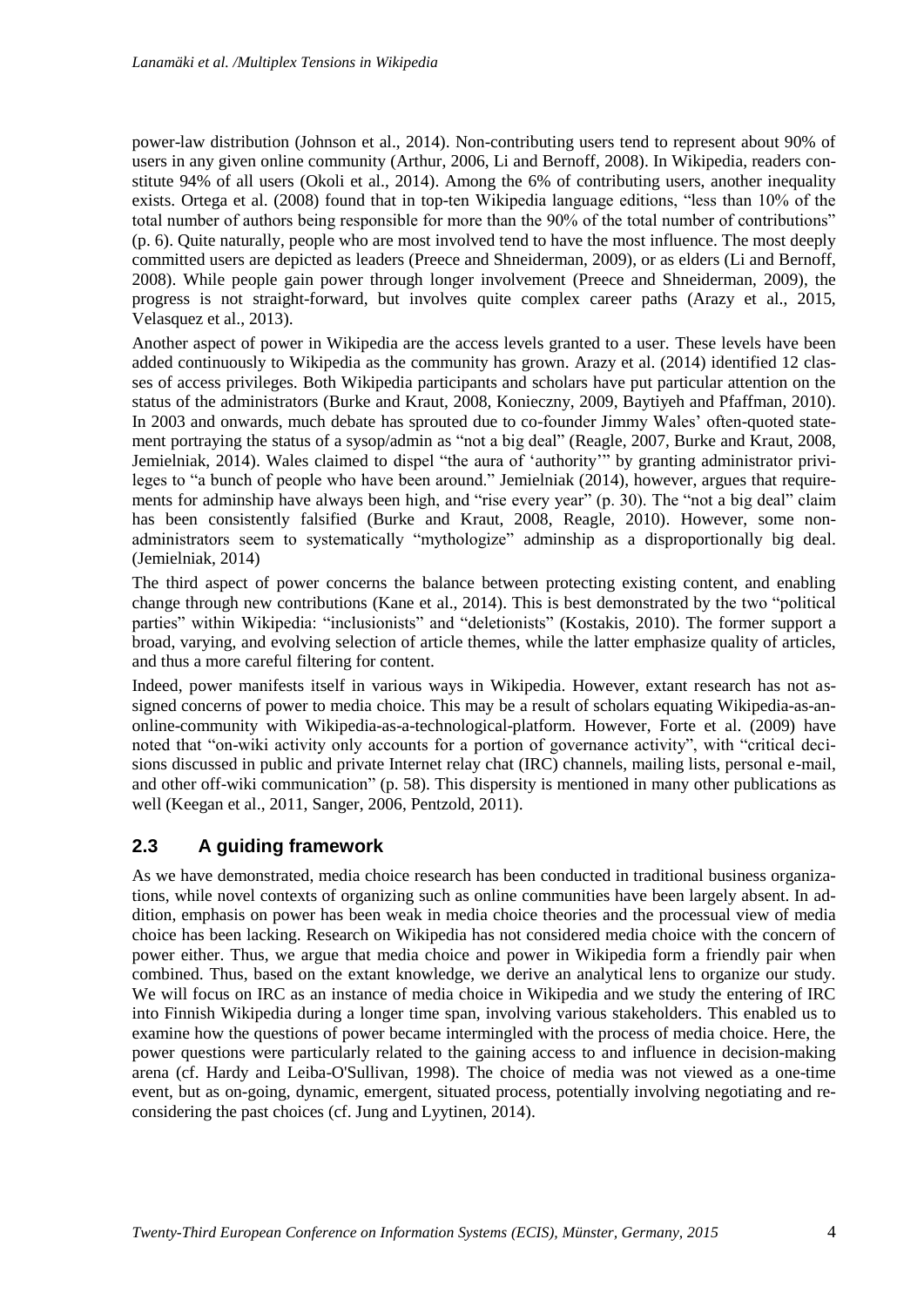# **3 Research Method**

This study is based on a qualitative interpretivist inquiry (Klein and Myers, 1999). We have done two methodological choices of data gathering: interviews and online materials. The process has been iterative. Collected data has been analysed and then compared to the extant literature, which in turn has offered new insights in interpreting the data.

The Finnish Wikipedia serves as the scene of events for this study. This language edition was started in 2002, but remained quite inactive until 2004. Despite the relative small number of speakers of Finnish (~6 million), and general fluency in English of the Finnish speaking population, it is among the top Wikipedias when the ratio of editors per language speakers is compared. It is the 20th largest Wikipedia edition by amount of articles (352 000), it has almost 80 million page views per month, and is edited about 50 000 times per month (November 2014). Currently it is the only Finnish-language encyclopedia that is updated.

The interviews were conducted by the first author for his doctoral thesis (Lanamäki, 2013). The data collection served a larger research purpose in which this article presents only a fraction. An underlying assumption was that users who have contributed the most, are the best in reflecting on behind-thescenes issues. In late 2009, 51 of the top Finnish Wikipedia contributors were approached through email. 28 of them did not reply, and eight declined to participate. 16 Wikipedians accepted the request, but scheduling was not successful with three of them. Finally, twelve in-depth face-to-face interviews, and one over Adobe Connect Pro, were done in January 2010. Each interview involved one Wikipedia contributor, lasting between 1.5 to 3 hours each. These interviews provided the first clue that the Internet Relay Chat (IRC) was associated with many conflicts and debates.

In addition to these interviews, another important data source were the discussions we identified on the wiki pages. A search engine was used in locating IRC-related discussions that had taken place in the ten years' history of the Finnish Wikipedia edition. We identified dozens of such instances. We focused on five instances in which IRC was discussed thoroughly, and was not just a passing mention. These discussions were located in various "back narratives" (Faraj et al., 2011): a Nomination for Adminship talk page, the talk page for the IRC information page, and three instances of discussion forum deliberations. Additionally, we initiated discussion about the past and present status of IRC in the Finnish Wikipedia community. This discussion was held on the "Miscellaneous" discussion forum during October 2014. The six pages are summarized in Table 1.

| Page type                               | <b>Topic of discussion</b>                                                       | Time of occurance |
|-----------------------------------------|----------------------------------------------------------------------------------|-------------------|
| Discussion forum                        | How/where to discuss/meet with other Wikipe-<br>dians, including the role of IRC | June-August, 2004 |
| Discussion forum "Miscellaneous"        | Can/should the #fi-wikipedia IRC channel be<br>logged                            | May-June 2006     |
| "Nomination for Adminship" talk<br>page | Consideration of whether a user should be<br>granted administrator rights        | October 2006      |
| Wikipedia "IRC" talk page               | Participation on IRC as one of the criteria for<br>granting adminship            | October 2006      |
| Discussion forum "Miscellaneous"        | Criteria for adminship nomination                                                | <b>July 2007</b>  |
| Discussion forum "Miscellaneous"        | Past and present of the role of IRC                                              | October 2014      |

*Table 1. The most important Wikipedia pages where the role of IRC has been discussed*

This study was written collaboratively using an internet-based word processing platform. The platform's comment feature was applied in analysing the data: creating codes and categorizing them. All four authors were involved in data analysis of these texts, individually and collaboratively. First each researcher individually read through the material, coding it through a highly data-driven process. Afterwards, the findings were collaboratively discussed and more general categories and themes identi-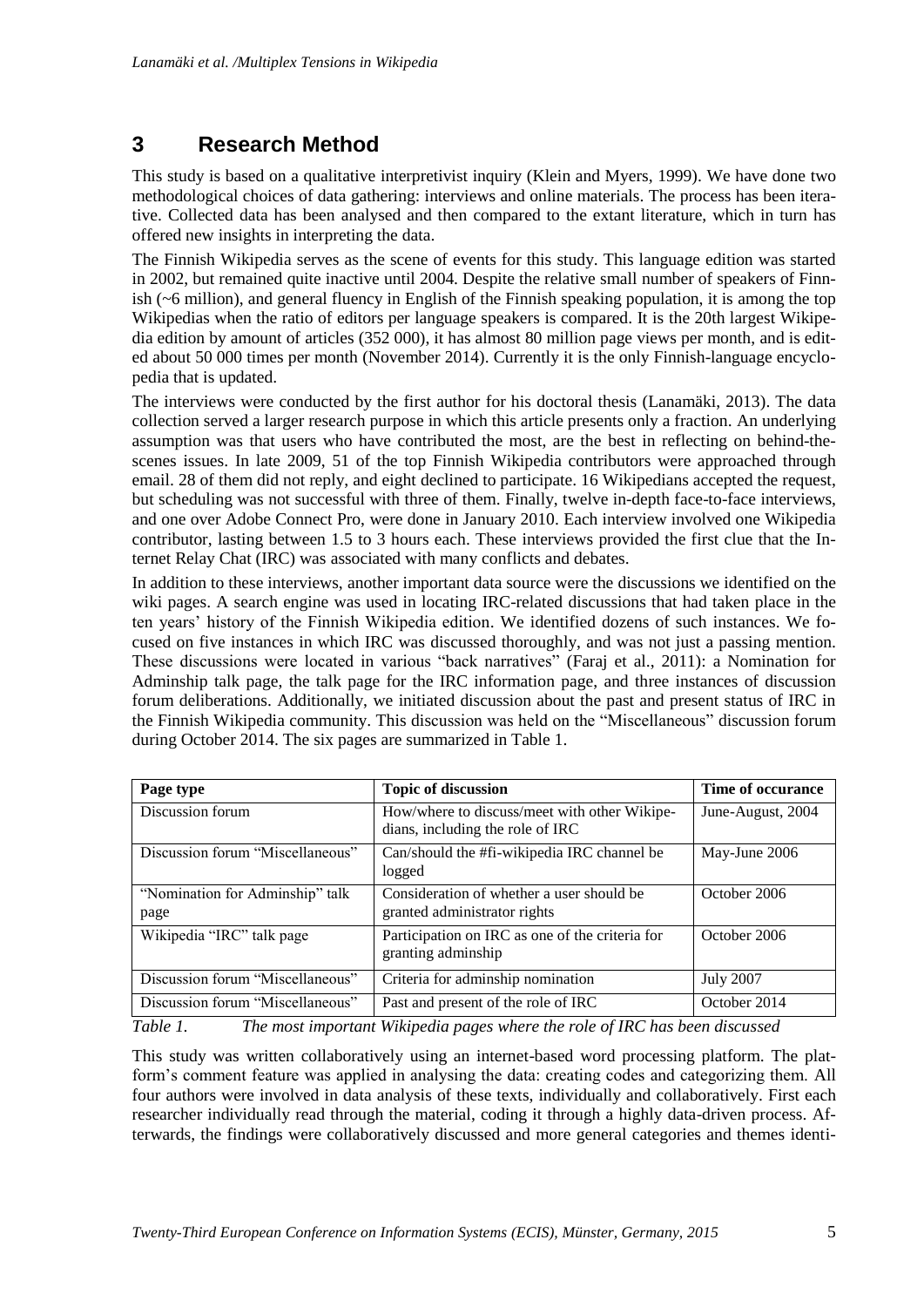fied. We held several face-to-face meetings, during which we reflected on our interpretations. The main themes emerged were related to the various kinds of interpretations of IRC or users of it in Finnish Wikipedia. The theoretical concepts entered the scene only after the material had been thoroughly examined and the prevalent findings agreed upon. The theoretical concepts of power and media choice and the relationships between them helped us to explain the prevalent findings.

Next, we move forward to presenting the findings of our study.

# **4 Findings**

In this Wikipedia community, a new communication medium IRC (that is located outside the Wikipedia environment itself), had been introduced early on. We found first mentions of IRC in Finnish Wikipedia to originate in 2004. IRC was created already in 1988, but this was the first time when IRC was introduced to Finnish Wikipedia community as a communication tool. Next we will characterize the IRC related discussions emerged in this community.

### **4.1 Perceptions of IRC – For and Against**

Interestingly, the data reveals how numerous kinds of meanings have been attached to this single medium in this community, eventually leading to the expression of conspiracy theories and to overt conflicts between some users and administrators in the community. Generally, the discussions around IRC and its use attribute very divergent qualities to IRC that revolve around the dimensions of openness versus secrecy, and ease versus complexity of use, the latter positioning IRC thus either as handy or as a very complicated tool.

#### 4.1.1 IRC as a handy or a very complicated tool

In the Finnish Wikipedia community the IRC enthusiasts argue that IRC provides an additional, very handy tool for communication purposes in the community:

"As regards IRC, it is just markedly handier communication media than Wikipedia." [An administrator who has joined in January 2004, *Wikipedia 'IRC' talk page*, on October 4<sup>th</sup>, 2006]

"It would be an ideal that all administrators were on IRC. Discussion and decision making would be much handier through it" [An administrator who has joined in April 2005, *Wikipedia 'IRC' talk page*, on October 3rd, 2006]

For these enthusiasts the new tool is familiar and as a real-time application they view it also as a faster communication medium than Wikipedia itself:

"For me it [IRC] is a natural form of communication, through which I have taken care of communication between different groups and people for over ten years (even relationship and work matters). "[An administrator who has joined in February 2005, *Wikipedia 'IRC' talk page*, on October  $5<sup>th</sup>$ , 2006]

"Administrators should be on IRC for example because in that is the fastest way to get the information about vandalism and other rapid response situations." [An administrator who has joined in January 2004, *Wikipedia 'IRC' talk page*, October 4<sup>th</sup>, 2006]

For others, however, IRC seems to be new as well as too hard to learn to use:

"I have a very simple reason for not coming to IRC. I just cannot use such a thing. Being this old, it is unlikely that I will ever learn." [A non-administrator who has joined in July 2005, *"Miscellaneous" discussion forum, July 28th, 2007]* 

"No. I haven't been there. I've once seen that someone uses that. But I'm more of an older generation. I mean, I'm not part of the IRC-generation." [A non-administrator who has joined in July 2004, *face-to-face interview*, on January  $17<sup>th</sup>$ , 2010]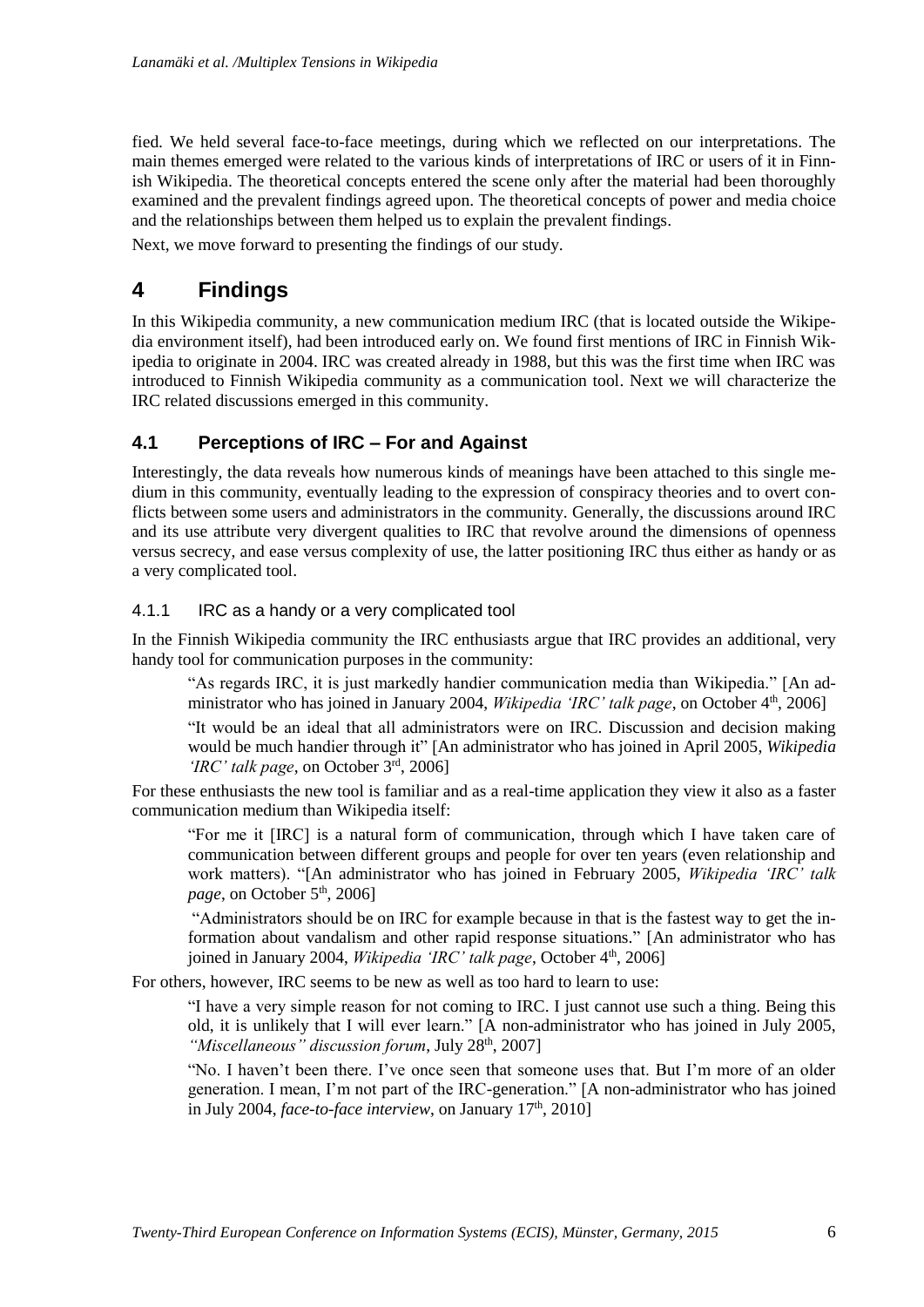Even if IRC was familiar for a user, there might be technical problems hindering joining in the discussions:

"I use IRC otherwise, but I cannot use that program that well that I could open several channels in different networks at the same time (for that reason I move only on IRCnet channels and cannot access the Wikipedia channel on Freenode) [An administrator who has joined in July 2006, *Wikipedia 'IRC' talk page*, October 5th, 2006]

Hence, as is evident, in this community clearly two opposing pictures of IRC are painted: one that positions it as a very fast and easy tool for certain kind of action and another one that positions it is a highly complicated tool to adopt and use.

4.1.2 IRC as an open place for anyone to join in versus a nerve center of the inner circle

Moreover, the discussion do not only revolve around complexity versus handiness of IRC and its use, but some even paint a picture of IRC as a closed, secretive place where decisions are made behind people's backs, and where conspiracies arise and prosper:

"I'm not on IRC. In fact, I think IRC is bad. It's not a good thing to have that channel  $\left[\frac{\text{H}}{\text{H}}\right]$ wikipedia] there. Because in Wikipedia, you can trace back any discussion that has ever taken place. In IRC you don't have that possibility. (…) The major problem with IRC is that all that discussion should be held inside of Wikipedia instead." [A non-administrator who has joined in February 2007, *Adobe Connect Pro interview*, on January 21<sup>st</sup>, 2010]

"[Using IRC to discuss Wikipedia-related issues] is comparable to big political parties making decisions behind closed doors. It's similar to what happened during the [president Urho] Kekkonen era in Finland. (...) A bad thing." [A non-administrator who has joined in November 2006, *face-to-face interview*, on January 13th, 2010]

The most provocative way of expressing this view is presented here:

"I have noticed a so-called old boy network in which one tries by all means to help another administrator who is in trouble with a so-called regular contributor. IRC channel is the nerve center of this old boy network." [A non-administrator who has joined in February 2006, *Wikipedia 'IRC' talk page*, on October 3rd, 2006]

Hence, strong accusations are being expressed by some of the members of this community towards IRC (as well as towards administrators) and, altogether, very negative meanings are being attached to the use of IRC as well to its users. These accusations clearly bring in the questions of power in the sense of access to and influence in the decision-making arena in this online community. The suspicions are also supported by the fact that the IRC logs cannot be published:

"Meta [a Wikimedia website] explicitly denies publishing IRC-logs: *"Although all channels may be privately logged, most have a policy that channel logs must not be published."* As regards the reasons for the prohibition, there is a long discussion in the discussion page (mainly protection of privacy and copyright) [A non-administrator who has joined in January 2006, *"Miscellaneous" discussion forum*, on June 1<sup>st</sup>, 2006]

On the other hand, there are also members in this community who maintain that IRC is a totally open forum into which anyone can join whenever they wish:

" $(...)$  we invite people to come [to join the IRC channel].  $(...)$  People say it's a secret society, but how could it be a secret society when it's so public. Everybody can join." [An administrator who has joined in November 2005, *face-to-face interview*, on January 10<sup>th</sup>, 2010]

"Anyone can come to follow what's happening [on IRC], and what is most important, to participate in the discussion. It is no bogeyman." [An administrator who has joined in July 2004, Wikipedia 'IRC' talk page, October 4<sup>th</sup>, 2006]

The proponents also emphasise that IRC does not affect decision making in Wikipedia: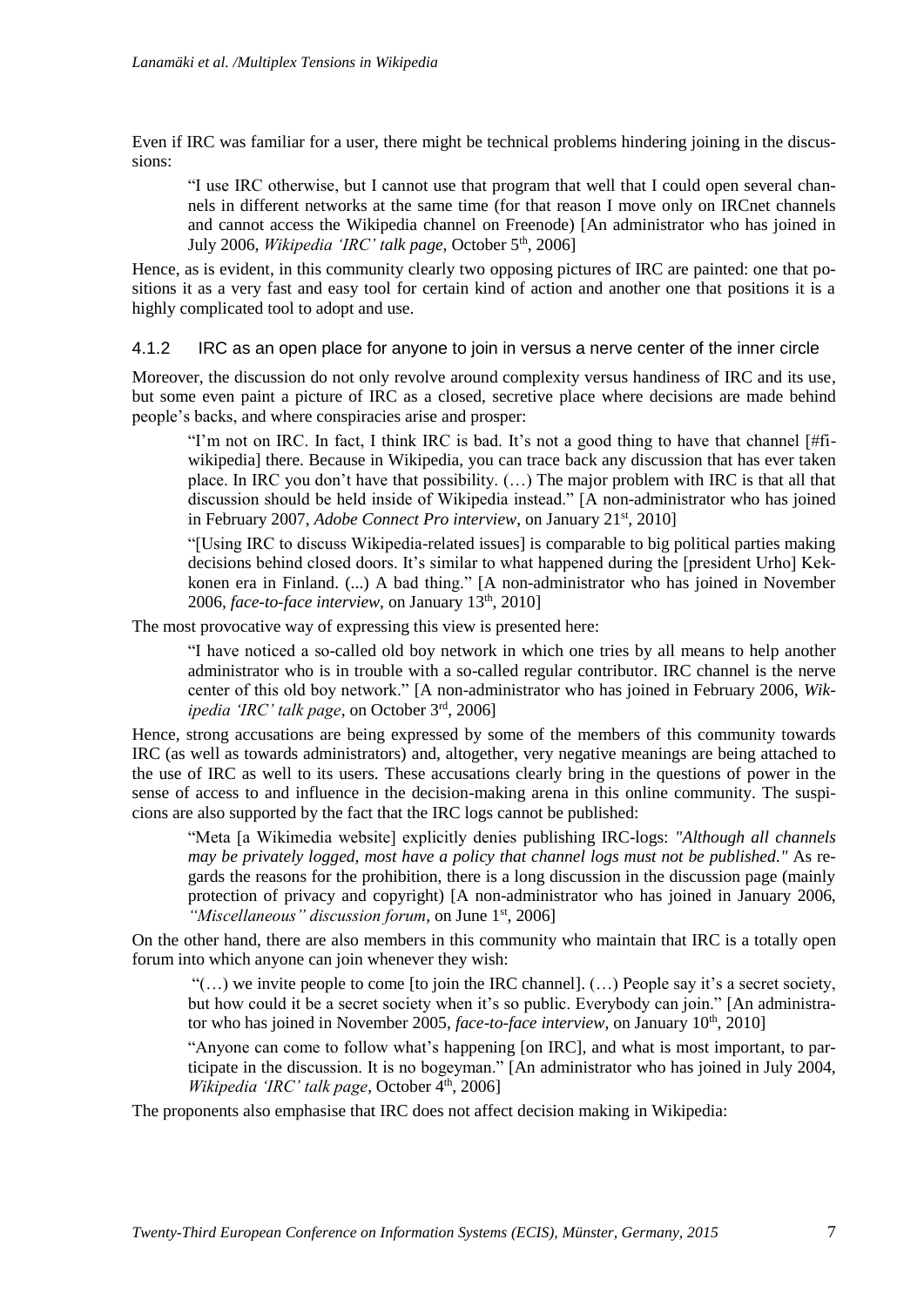"The [IRC] has no practical influence on Wikipedia, not more than pub discussion." [An administrator who has joined in January 2004, *Wikipedia 'IRC' talk page*, on October 4th, 2006]

"That what is done in IRC: chatting (sometimes more, sometimes less on Wikipedia topics), asking opinions, wondering things and other totally normal; just like with a group of friends at coffee. In my opinion, hidden decisions are not made on the IRC channel of Wikipedia, because of the simple reason that the decision must be scribed into Wiki also (in a way or another) in order to have effect. Just come to familiarize, it is surprisingly easy: Load an application supporting the IRC protocol, install it, write /server irc.freenode.org in the application, next /nick WantedIdentifier and finally /join #wikipedia-fi." [An administrator who has joined in November 2005, *Wikipedia 'IRC' talk page*, on October 5<sup>th</sup>, 2006]

#### **4.2 Perceptions of Administrators – For and Against**

Not only IRC as a medium has gained various meanings attached to it, but also the people using or not using it. Interestingly, this categorization of users and non-users connects with the issue of power in this community: the users of IRC seemingly are those having more power and authority in the community, i.e. they are the administrators in the Finnish Wikipedia, while the non-users of IRC seem to be regular Wikipedia users who also view IRC as a highly suspicious and complicated tool. Two very different pictures of the administrators also emerge in the associated discussions.

#### 4.2.1 Administrators as evil

Some users paint a mean picture of administrators as misusers of their powers to bring their own opinions and silence the opposite views, this picture being in strong opposition to the noble principles of administrators working neutrally for the mutual good of Wikipedia:

"Some administrators do not help Wikipedia to be neutral. (…) In general, the administrators group together against a user. They pressure this user to make mistakes, which they then use against this user. In other words, the administrators find weak points from a user and by pressuring and misusing administrative powers (censorship and banning) the user is made to take actions for defending the user's own rights, which are neglected and ridiculed by the administrators. I have to say that when citizens complain about politicians, here users complain about the administrators. (…) Some administrators, who shall remain nameless, only defend their own interests in the articles and define the direction of this article by misusing their administrative powers.  $(...)$  I hope those who see themselves in this description feel a sting in their hearts." [A non-administrator who has joined in October 2004, *Wikipedia 'IRC' talk page*, on October 3rd, 2006]

Users also bring up cases when they have felt that the administrators have been actively conspiring against normal users. It is blamed that the administrators support each other against the "normal" users. In addition, it is also argued that they are using the IRC-channel as their dedicated communication centre to coordinate their conspiratorial activities. Users leaning towards the anti-administrator ethos paint IRC as "the nerve center of this old boy network" [e.g. A non-administrator who has joined in October 2004, *Wikipedia 'IRC' talk page*, on October 3rd, 2006]

The [IRC] channel does not necessarily have anything to do with Wikipedia, but I have heard that there is fascism, provocation, crying etc. other inappropriateness taking place. Particularly they are criticizing the younger users and calling them names, and also singling out some other users than clear vandals. (…) It is an important communication method between administrators. However, I will not copy here any discussions from there, because those discussions are offensive. [A non-administrator who has joined in February 2006, *"Miscellaneous" discussion forum*, on May 31<sup>st</sup>, 2006]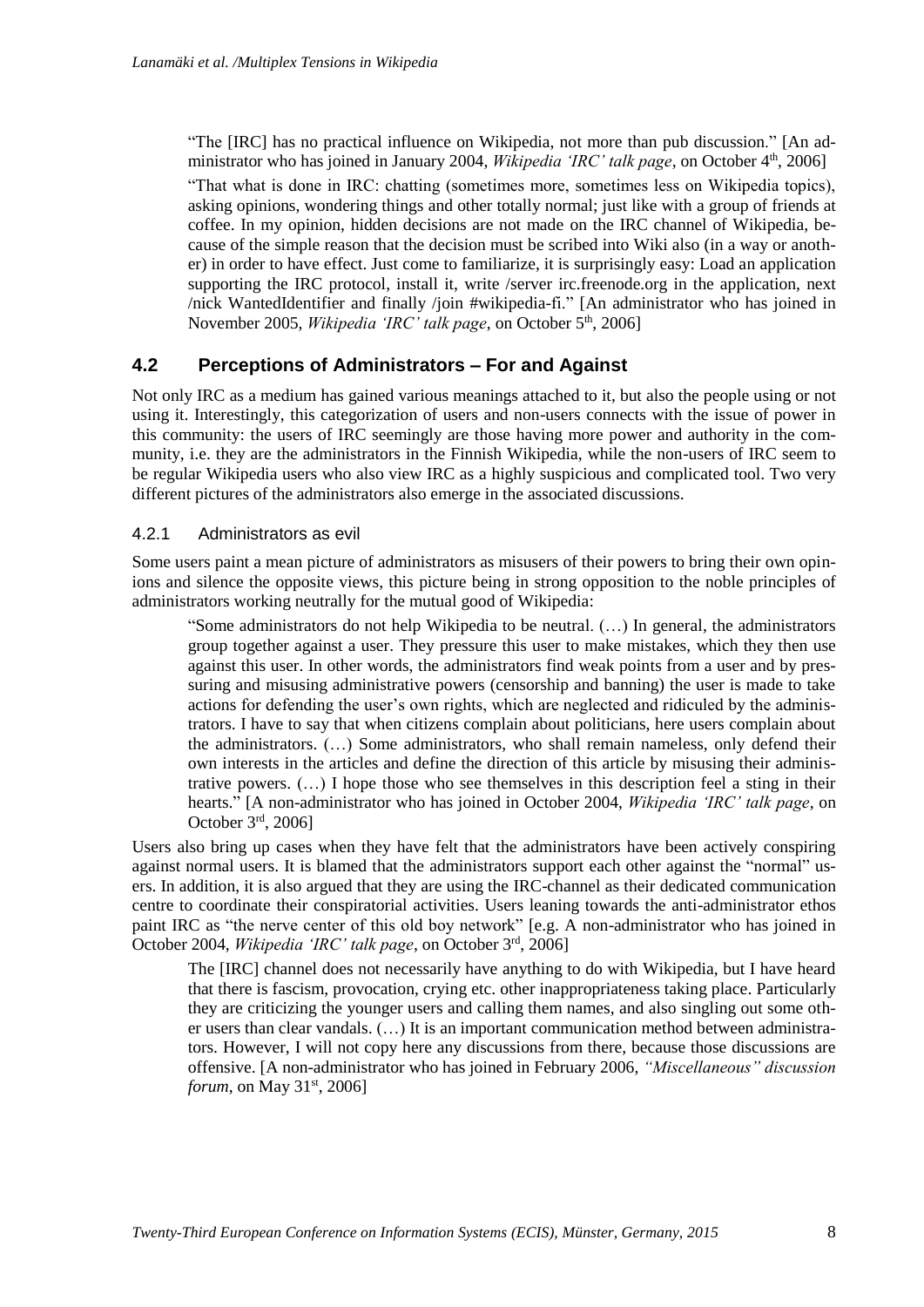These conspiratorial activities are also connected with the selection of the administrators: some users criticize that the IRC channel has been used by the administrators to scheme and influence the voting results connecting with the selection of the administrators:

"It bothered me how [Username] commented that she does not trust people who do not introduce themselves through IRC" [An administrator who has joined in July 2006, *Wikipedia 'IRC' talk page*, on October 4th, 2006]

The users wish to keep all the discussions within Wikipedia instead of being hidden in IRC channel and argue that visiting IRC channel should not have anything to do with Wikipedia administration or contribute positively to the selection of somebody as an administrator:

"[Visiting IRC] should be only 'additional fun' and (…) should not be related to the administrator status." [An administrator who has joined in July 2006, *Wikipedia 'IRC' talk page*, on October 4th, 2006]

Some users point out that it is very rational for the administrators to scheme the voting results in IRC: this way they can support their own agenda against unorganized normal users:

"You probably know, as you have been thinking about voting, that strategic voting is beneficial especially when you are facing an unorganized bunch. For this reason, the inner circle or whatever group can further their point very efficiently." [A non-administrator who has joined in January 2006, *Wikipedia 'IRC' talk page*, on October 5<sup>th</sup>, 2006]

The administrators, however, maintain that no matter what the context is, there is always going to be conspiracy theories, no matter what one has done to try to eliminate the suspicions of the users:

"These suspicions can never be eliminated. There is always somebody who thinks that there is a conspiracy in the background, no matter what you do" [An administrator who has joined in January 2004, *Wikipedia 'IRC' talk page*, on October 5<sup>th</sup>, 2006]

Some users, on the other hand, are even able to offer anecdotal evidence to support the view that the administrators want to be secretive and keep the ordinary users away from their 'nerve center':

"Well, nothing has been done to remove these suspicions [of administrator conspiracy], actually the opposite. The only time I went to the [IRC] channel with my own nickname, one administrator, due to that, suggested a new channel restricted only for administrators. This did not really convince me of openness." [A non-administrator who has joined in April 2005, *Wikipedia 'IRC' talk page*, on October 5<sup>th</sup>, 2006]

#### 4.2.2 Administrators as trustworthy, active contributors to the community

On the other hand, there is also a clearly different picture of the administrators created inside the same community. Here, the notion of administrators being a group of conspirators against "normal" users is totally rejected: it is maintained that the administrators do not have their own interests regarding Wikipedia, the administrators are not a homogenous group and the administrators are always answerable to their peers for their actions:

"a) The administrators do not have any "own interests" regarding Wikipedia. b) The administrators are not any kind of homogenous group that would purposefully "pressurize the users to make mistakes". The whole argument is totally absurd. The users are banned only from very serious breaches of Wikipedia rules and the administrators also have a peer review [regarding their actions]. c) The whole argument about "finding weak points [of ordinary users in order to silence them]" and "pressurizing" sounds paranoid. Could it be that in those cases where all administrators or most of them agree that one user misbehaves or breaks the rules it is not about 'administrators conspiring' but rather than there actually might be something wrong in the behaviour of this user?" [An administrator who has joined in March 2005, *Wikipedia 'IRC' talk page*, on October 5<sup>th</sup>, 2006]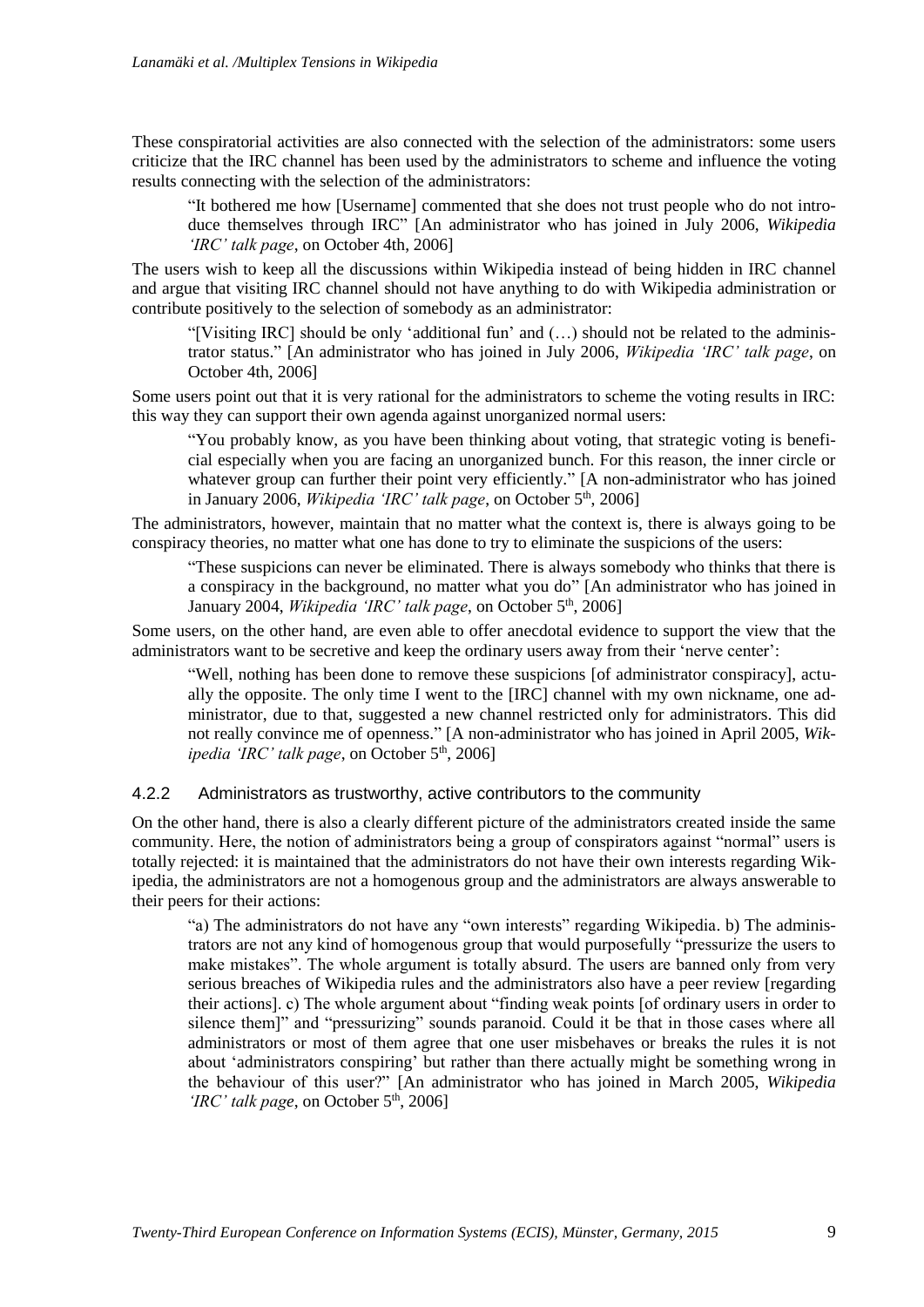One can find descriptions of administrators and explicit criteria to be used in their selection that paint a beautiful picture of administrators as responsible, trustworthy and active ones in the community:

"Understanding about Wikipedia policies, activeness in the community, proven trustworthiness. Eventually each Wikipedia users ponders herself whether some user is ready to be an administrator or not. Some factors affecting this pondering (based on which I have noticed that people vote) are e.g. the point-of-view and the number of modifications" [An administrator who has joined in November 2005, "Miscellaneous" discussion forum, on July 27<sup>th</sup>, 2007]

The discussants identified the administrators as having a clear set of required tasks and traits:

"Prevention of vandalism, certain Wikipedia administration activities and safeguarding articles from modification wars/constant vandalism require in addition to administration rights also maturity, trustworthiness and understanding of Wikipedia practices." [An administrator who has joined in February 2006, *"Miscellaneous" discussion forum*, July 28<sup>th</sup>, 2007]

Also the criticism expressed against the voting of the administrators is denied and an idealized view of the selection of administrators by democratic voting is expressed:

"The only rational way to select administrators is by voting and that is exactly what was done here - if the "citizens vote in a wrong way" then what can you do. And when it comes to IRC, it is just much more convenient method for discussion than Wikipedia. Administrator should be in IRC for example to get fastest information about vandalism and other situations where quick response is needed." [An administrator who has joined in January 2004, *Wikipedia*   $$ 

It is hinted if not even admitted that sometimes the administrators do take unanimous action against some individual user, but in that case the actions of that particular user are to blame, and the administrators are not conspiring maliciously against that user:

"Certainly there has been room for improvement in certain actions of some administrators, like it is the case in all human actions. But if all or most of administrators sometimes unanimously take action against the behaviour of one user, we can assume that the actions of this user might not have been totally appropriate. If you have any concrete examples (with evidence) about misuses of power by some administrator, you can raise the issue within Wikipedia. Comments such as 'Gossiping in IRC-channel and other bullshitting behind ones back' are so paranoid that I do not even bother to comment them further." [An administrator who has joined in March 2005, *Wikipedia 'IRC' talk page*, on October 5<sup>th</sup>, 2006]

### **4.3 Epilogue**

The role of IRC was a heated topic in Finnish Wikipedia during 2006-2007. These multiplex tensions were also clearly identifiable from the interviews conducted in early 2010. It is interesting to note that we found no evidence of community members from either side achieving to bridge, solve or consolidate these two viewpoints. Consensus was not achieved in the community. The two opposite viewpoints remained open-ended, with no satisfactory conclusion reached.

We did not identify major IRC-related conflicts anymore in the 2010s. We asked about this on the "Miscellaneous" forum in Wikipedia in October 2014. It seemed that the two opposing views still existed, but the topic did not raise any emotions. Users did not seem to have much interest in discussing the role of IRC any further. We will contemplate on this in the next section.

## **5 Discussion**

This study has investigated how power is intermingled with the process of media choice, a topic that has not received much attention in the context of online communities. The current study was situated in the online community of Finnish Wikipedia, a novel setting for media choice research, where we conducted an interpretive case study on how IRC has been perceived and enacted during the past ten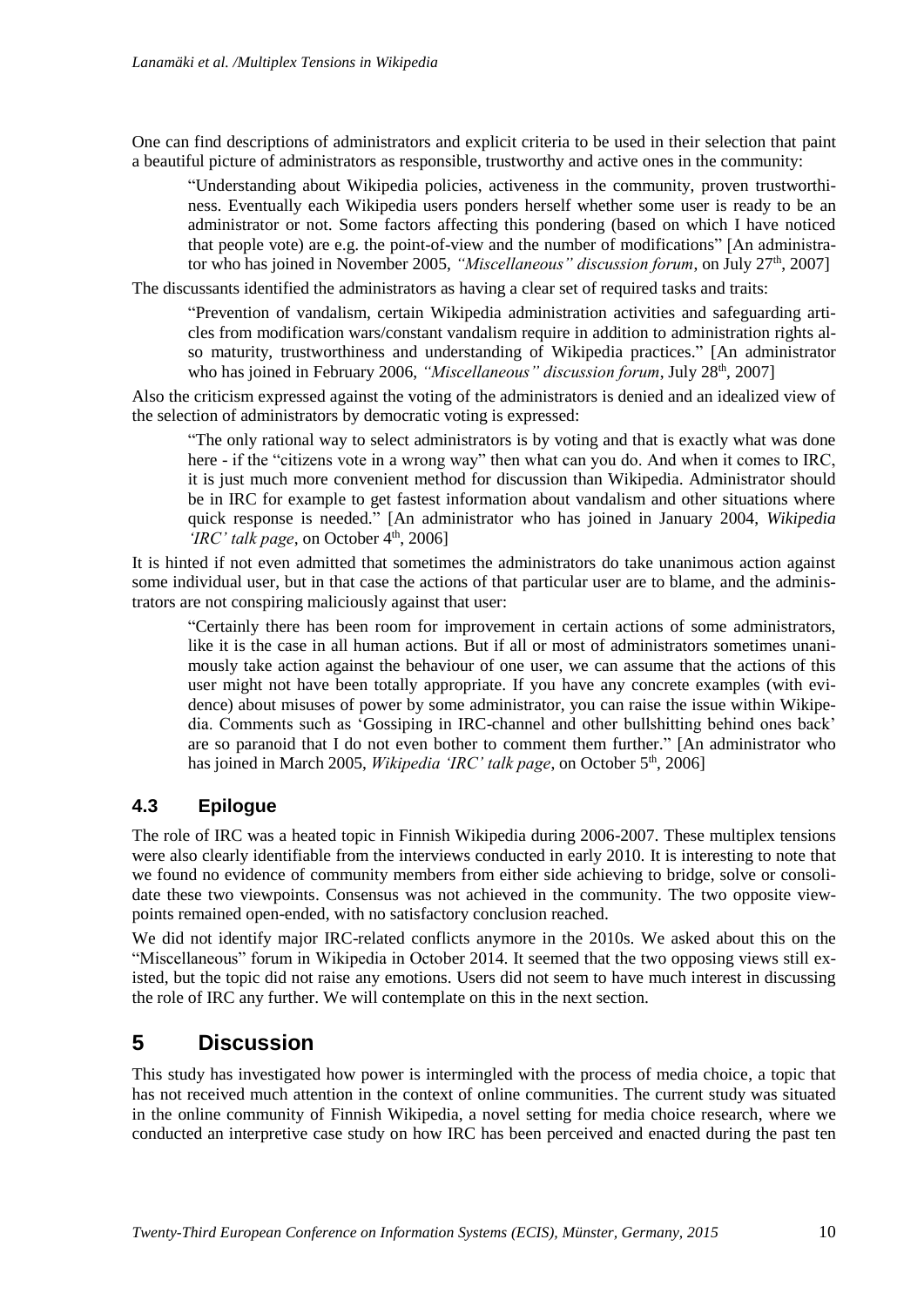years. Our empirical analysis revealed that a multitude of different kinds of meanings have been attached to IRC in this community. The emerged interpretations of IRC in this community can be characterized along two dimensions: the dimension of complexity versus handiness of use and openness versus secrecy involved with its use.

Based on the empirical results, we claim that media choice is not always a neutral decision made based on objective facts (i.e. considering e.g. the richness of the media or task type to be supported). Choosing IRC as a communication medium in Finnish Wikipedia was clearly not a neutral value-free choice, but instead it was intermingled with conflicting interpretations and political agendas and consequences. In particular, IRC use and being an administrator became intertwined. In this case "the elite", i.e. the administrators, as well as other lead users, had started using IRC to serve their purposes. IRC had provided them a fast and easy tool for communicating urgent matters and for coordinating their work. However, the same tool was not interpreted in a similar way by some "regular" users, i.e. the "power weak", or "the proletariat" in this community. The meanings attached to this medium hugely diverged between these two groups: the users eventually labeled IRC as the nerve center of the old boy network in which regular users were ridiculed and voting for administrators was schemed. IRC was positioned as a highly complicated tool to adopt and use as well as a secretive place in which the discussions could not be logged and published and to which regular users were actually not encouraged to access. These negative aspects were not attached to the wiki environment, which was preferred by the regular users. The counter argument expressed by the administrators was that the IRC channel was open for anyone to join in and follow the discussions. However, this did not remove the suspicions as the regular users complained that they could not join in the discussions and one of them had even encountered a situation in which administrators had reacted negatively in the IRC channel when the user had joined in. All in all, the analysis shows that media choice became very much intermingled with the questions of power in this community: IRC was interpreted as a tool prohibiting access to and influence in decision-making for the 'power-weak' as well as a tool for truly exercising the power of decision for those already having power as well as for those striving for power, i.e. for those wishing to become selected as administrators.

This paper contributes to filling in two gaps in extant research. First, we contribute to the media choice research by showing that media choices can be highly power-laden. We also show how the process of media choices evolves over time, with various meanings attached to the medium in question as well as to its users, involving constant negotiation and overt conflicts among the community members. Additionally, this study applies media choice theory to a novel context of online communities, while the existing media choice research has concentrated mainly on traditional business organizations. Not that surprisingly the study reveals that media choices are being made also in online communities, but the study also highlights their power-laden nature in such a setting. Hence, this way this study contributes also to the Wikipedia and online community research in general, by introducing media choice theory and revealing the power related complexities involved in media choice also in this context. Next the implications of these results are discussed in relation to the existing research.

### **5.1 IRC: Suffocated by doubt, or overall abandonment?**

The finding of this study that various kinds of meanings can be attached to a single medium is not particularly new or new-making, albeit to our knowledge, this has not been revealed particularly in connection with IRC. On the other hand, as mentioned, we maintain that the aspect of power has remained neglected in the existing research on media choice. Related to this, an interesting observation concerns the material and social aspects involved. Jung and Lyytinen (2014) introduced the concept of media affordances, to characterize users' conceived possibilities for communication as to fulfill his or her dynamic communication needs. The affordances need to be seen as a combination of material aspects of technology and social aspects of the local setting. In Finnish Wikipedia it seems that the media choice was originally done mainly based on the technological aspects, such as the possibility of fast real-time communication between administrators in the case of vandalism. The negative social aspects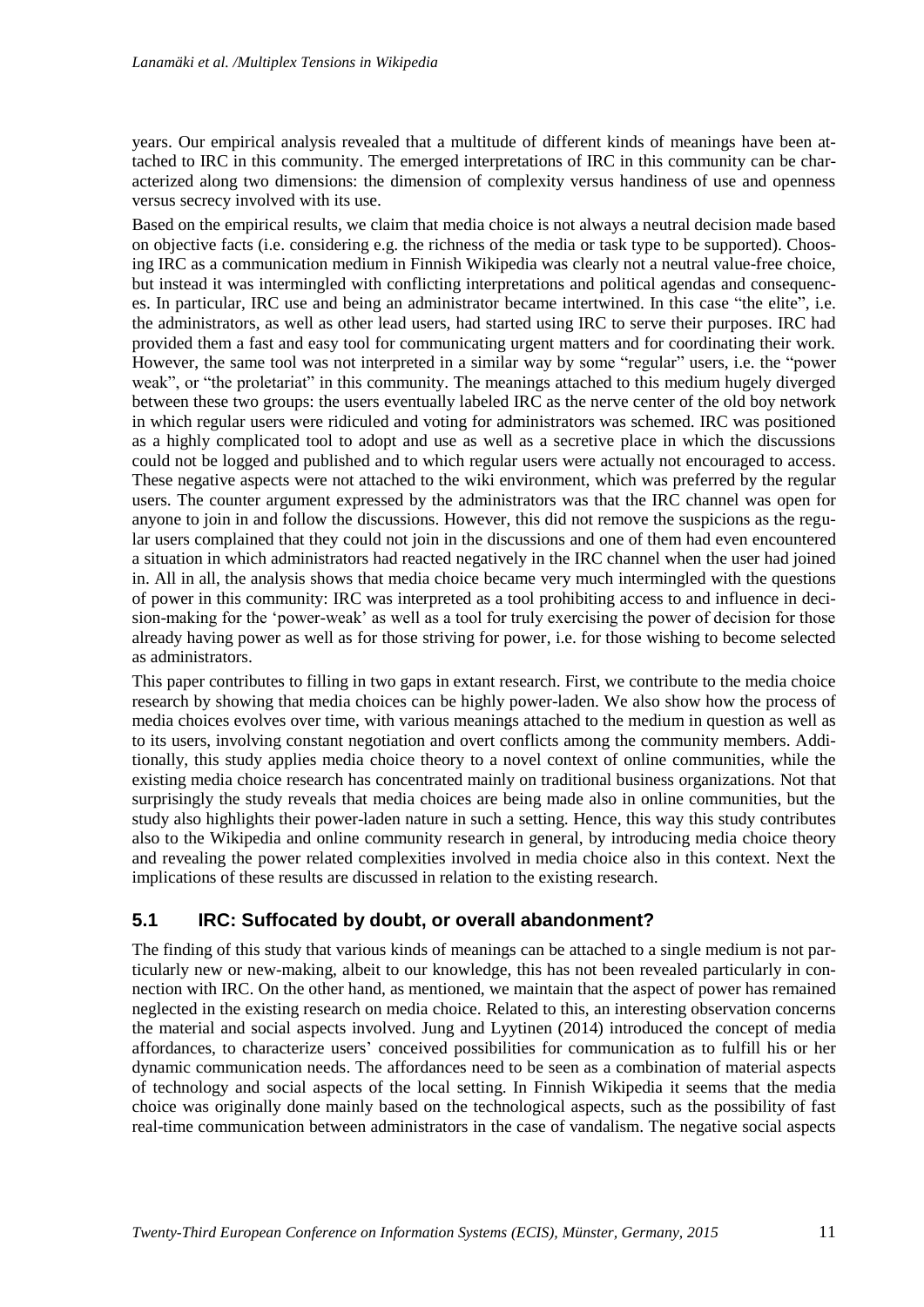were not identifiable until the initial media choice was made. The choice of IRC as a communication medium awakened hidden tensions within the community, but only after IRC had already been used for some time. Therefore, the administrators could not have predicted and prepared for the doubt and resistance concerning their media choice among the users. On the other hand, it could be argued that these hidden tensions between administrators and users could have emerged regardless of the technological aspects of the media choice. Possibly the users could have expressed their doubts even if the administrators had chosen some other form of communication medium, such as a discussion forum or instant messaging. On the other hand, the complexities associated with IRC use as well as the impossibility of publishing IRC discussions indicate that features of this medium also played a role.

As regards the consequences of this media choice, the unexpected user backlash against IRC use actually had a demoralizing effect for some of the administrators, resulting in at least one resignation from administrator position when an administrator grew tired and disillusioned of the negative views of users about administrators. In the case examined in this study, IRC usage has also diminished over time. There may be various reasons for that, such as that IRC use has globally been on steady decline. Global IRC use dropped by 60 per cent between 2003 to 2012 (Pingdom, 2012). However, the user backlash in Finnish Wikipedia has also very likely had an effect on IRC use. In other online communities and particularly in OSS projects, IRC is widely used as a communication tool (Bosu et al., 2014, Singh et al., 2011). In the OSS projects that use IRC, it has gained community approval as a central tool for communication – at least no studies reporting otherwise can be found. In the broad picture, the use of the Freenode IRC network, that hosts most of OSS-related channels, has been constantly growing (Pingdom, 2012). Therefore, in these communities one can argue that the media choice of IRC has gained community approval, both as regards the technological aspects and the social aspects. Hence, it seems likely that very divergent interpretation of IRC as a communication tool could also be found when examining different kinds of online communities.

#### **5.2 Multiplex tensions: IRC as the esoteric temple of the Wikipedia cabal?**

Wikipedia is a website, but its participants do not limit their communication on that website only. Deeply involved participants may discuss through e-mail, in IRC, or in face-to-face meetings. This communication dispersity among deeply involved Wikipedia participants is noted in several publications (Keegan et al., 2011, Sanger, 2006, Pentzold, 2011). In particular, Forte et al. (2009) have argued that "on-wiki activity only accounts for a portion of governance activity", with "critical decisions discussed in public and private Internet relay chat (IRC) channels, mailing lists, personal e-mail, and other off-wiki communication". However, albeit being common in Wikipedia communities, in our case this communication dispersity appeared as a big problem. Moreover, our analysis pointed out that using IRC and being an administrator were inter-related. When the actions of administrators were criticized, IRC was raised as a potential forum of "scheming", even as regards the selection of new administrators. Similarly, when the use of IRC was discussed in Wikipedia, it was pictured as a dedicated place of "the inner circle" consisting of administrators.

Extant research has offered many narratives of conflict in Wikipedia. Joyce et al. (2011) identified Biographies of Living Persons articles as "flammable materials" where conflict is bound to occur. Yasseri et al. (2012) found, however, that "editorial wars are restricted to a limited number of articles", and "even in the controversial articles, often a consensus can be achieved in a reasonable time". On the other hand, the extant research has shown that some non-administrators in Wikipedia seem to systematically "mythologize" (Jemielniak, 2014) adminship as a disproportionally big deal. These kinds of "anti-administrator" users have "a strong resentment of administrators and their true or imagined abuses of power" (p. 48). In the extreme form, administrators are seen as "a cabal", with the aim of "to rule the community invisibly, coerce it to agree to the cabal's ideas, have their own ends, and also occasionally gang up on the innocent rebels fighting for true liberty" (p. 51). Jemielniak (2014) tells that the conspiracy theory exists in both English and Polish Wikipedias, and our case shows it seems to be in the Finnish version as well.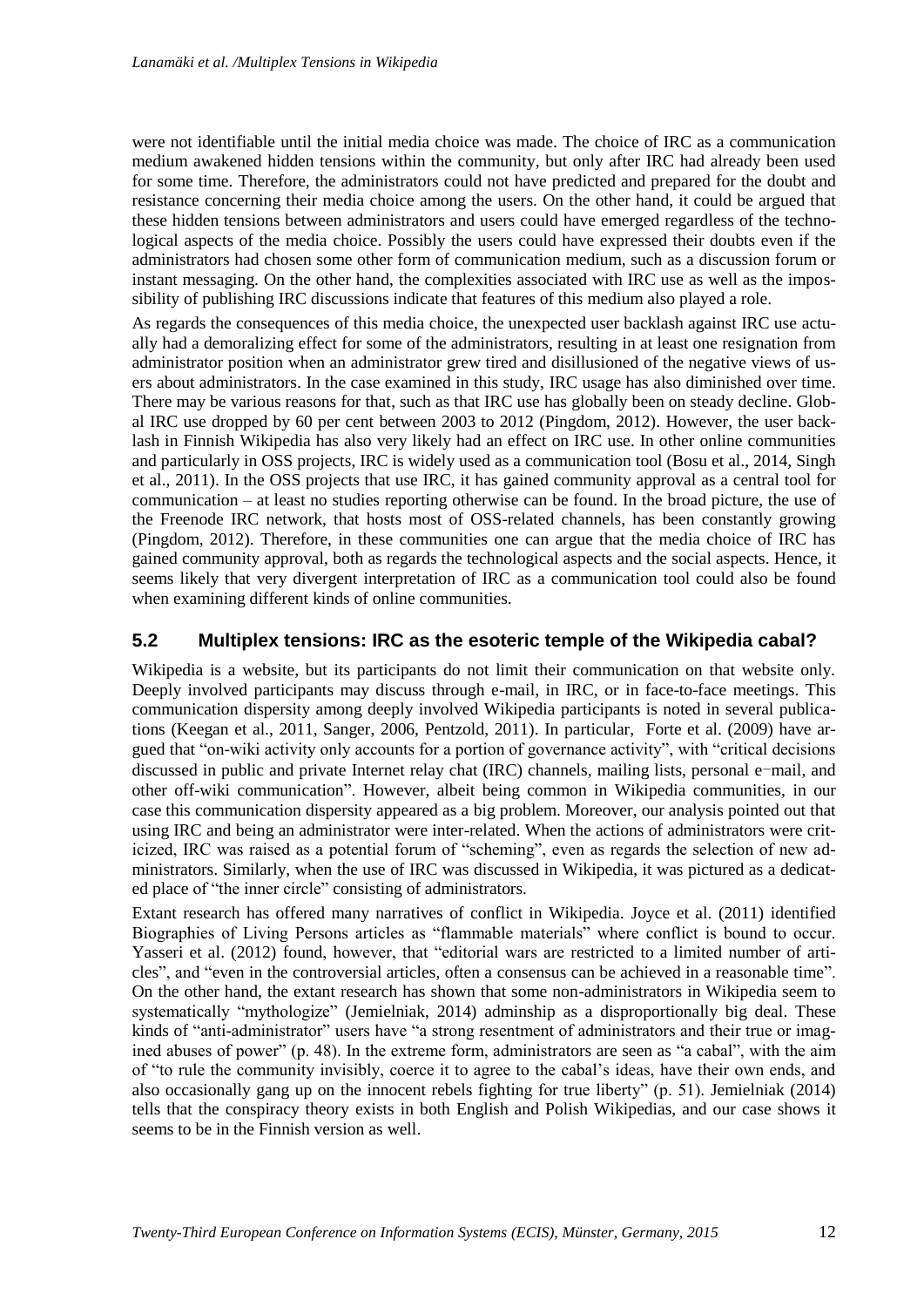This leads us to our proposition of *multiplex tensions*. Multiplex relationships are intimate, supportive and sustainable (Tolsdorf, 1976), and essentially facilitated through multiple communication media (Haythornthwaite, 1996, Haythornthwaite, 2001). Previous online community research has identified that people engaged in multiplex relationships become closer to others in the multiplex, but at the same time distance themselves from the broader community (Shen and Cage, 2015, Sessions, 2010). Building on this idea, we define two components of multiplex tensions. First, an important antecedent to the tension is the dispersity of communication in multiple channels. Fleming and Waguespack (2007) have noted that when several media are used in combination it is not possible to share this information community-wide. Second, the tension rises from different, conflicting perceptions attached to the same medium. In our case this medium was IRC.

Related to this discussion, we identify striking similarities to the "iron law of oligarchy" (Michels, 1915). In this iron law, Michels proposed two patterns that lead voluntary organizations into oligarchy over time. First, when organizations grow, their larger size necessitates more formal and complex organizational structure. Then a small group of selected professional leaders will exercise a monopoly over the authority mechanisms. Second, the interests of these leaders will become divergent from the interests of "ordinary" community members. Shaw and Hill (2014) have identified tendencies of oligarchy in peer production. While we do not claim that oligarchy exists in Finnish Wikipedia, some users have definitely had such a perception, and attributed IRC as an oligarch's tool.

To summarize, also in our study the administrator status was seen a big deal. The aura of administrator authority existed and was highlighted in the discussions. In our case, IRC as a media choice became intimately intertwined with the conflict. Likely it could have emerged also with other communication media. However, we found it interesting to observe how a communication technology used by administrators caused hidden tensions between the administrators and users to surface unexpectedly. The topic of a communication medium was quickly turned into expressions of general distrust towards administrators, and of conspiracy theories of how administrators use this communication medium as a tool to conspire against the "ordinary" users. A media choice based on technological grounds and ease of use, as argued by the administrators, was turned as a violation against the community ethos.

# **6 Conclusion**

This study examined how IRC has been perceived and enacted in an online community of Finnish Wikipedia. Media choice theories were used in the sense-making process. Particularly this study shows that power has been intermingled with the process of media choice. The extant research uses mainly the traditional business organizations as the empirical setting, and research within online communities is rare. In addition, the relationship between media choice and power, and the processual view of media choice have not been raised in the literature. Thus, this research contributes to theory by filling in these gaps. We believe that the findings of this paper can be used as a basis for more detailed explanations of these issues of media choice, online communities and power struggles.

This research also contributes to the practice by identifying potential sources of tension in online communities. We proposed *multiplex tensions* as a conceptual device implying that conflicts may originate from communication dispersity, and from incompatible perceptions of the roles of a communication medium. This understanding could give practitioners a possibility to address these issues before tensions emerge and a rift widely. Media choice issues might be dealt with on the policy level.

There are many paths for future work emerging from this research. Naturally, more analyses could be included to examine how power is intertwined with media choices in similar contexts.

## Acknowledgements

We would like to thank the associate editor and the reviewers for providing useful feedback. We also thank all of those Finnish Wikipedia contributors who shared their insights.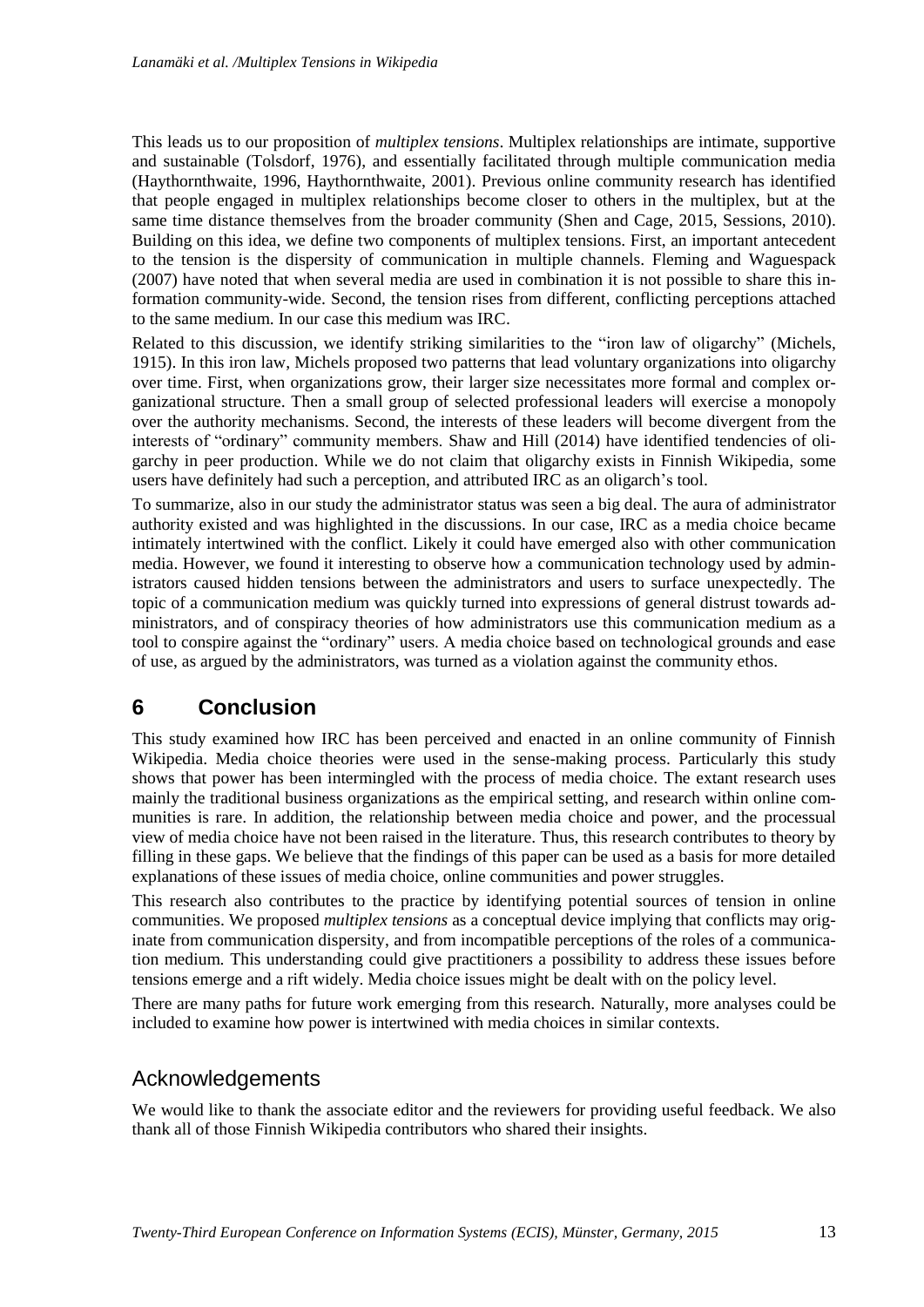### **References**

- Aberdour, M. (2007), "Achieving Quality in Open-Source Software", *IEEE Software,* Vol. 24 No. 1, pp. 58-64.
- Arazy, O., Nov, O. and Ortega, F. (2014), "The [Wikipedia] World is Not Flat: On the Organizational Structure of Online Production Communities", *Twenty Second European Conference on Information Systems*, Tel Aviv.
- Arazy, O., Ortega, F., Nov, O., Yeo, L. and Balila, A. (2015), "Functional Roles and Career Paths in Wikipedia", *Proceedings of the 18th ACM Conference on Computer Supported Cooperative Work & Social Computing*, ACM, Vancouver, BC, Canada, pp. 1092-1105.
- Arthur, C. (2006), "What is the 1% rule?", *The Guardian*.
- Barry, B. and Fulmer, I. S. (2004), "The Medium and the Message: The Adaptive Use of Communication Media in Dyadic Influence", *Academy of Management Review,* Vol. 29 No. 2, pp. 272-292.
- Baytiyeh, H. and Pfaffman, J. (2010), "Volunteers in Wikipedia: Why the Community Matters", *Journal of Educational Technology & Society,* Vol. 13 No. 2, pp. 128-140.
- Bennett, W. L. (Ed.) (2008), *Civic life online: Learning how digital media can engage youth*, The MIT Press.
- Bosu, A., Carver, J., Guadagno, R., Bassett, B., McCallum, D. and Hochstein, L. (2014), "Peer impressions in open source organizations: A survey", *Journal of Systems and Software,* Vol. 94, pp. 4-15.
- Bryant, S. L., Forte, A. and Bruckman, A. (2005), "Becoming Wikipedian: Transformation of Participation in a Collaborative Online Encyclopedia", *Proceedings of the 2005 international ACM SIGGROUP conference on Supporting group work*, Sanibel Island, Florida, USA, ACM.
- Burke, M. and Kraut, R. (2008), "Mopping Up: Modeling Wikipedia Promotion Decisions", *Proceedings of the CSCW'2008, ACM conference on Computer supported cooperative work*, San Diego, CA, USA, ACM pp. 27-36.
- Daft, R. L. and Lengel, R. H. (1986), "Organizational Information Requirements, Media Richness, and Structural Design", *Management Science,* Vol. 32 No. 5, pp. 554-571.
- Dahl, R. A. (1957), "The concept of power", *Behavioral Science,* Vol. 2 No. 3, pp. 201-215.
- Di Tullio, D. and Staples, D. S. (2013), "The Governance and Control of Open Source Software Projects", *Journal of Management Information Systems,* Vol. 30 No. 3, pp. 49-80.
- El-Shinnawy, M. and Markus, M. L. (1997), "The poverty of media richness theory: explaining people's choice of electronic mail vs. voice mail", *International Journal of Human-Computer Studies,* Vol. 46 No. 4, pp. 443-467.
- El-Shinnawy, M. and Markus, M. L. (1998), "Acceptance of communication media in organizations: Richness or features?", *IEEE Transactions on Professional Communication,* Vol. 41 No. 4, p. 242.
- Faraj, S., Jarvenpaa, S. L. and Majchrzak, A. (2011), "Knowledge Collaboration in Online Communities", *Organization Science,* Vol. 22 No. 5, pp. 1224-1239.
- Fleming, L. and Waguespack, D. M. (2007), "Brokerage, boundary spanning, and leadership in open innovation communities", *Organization Science,* Vol. 18 No. 2, pp. 165-180.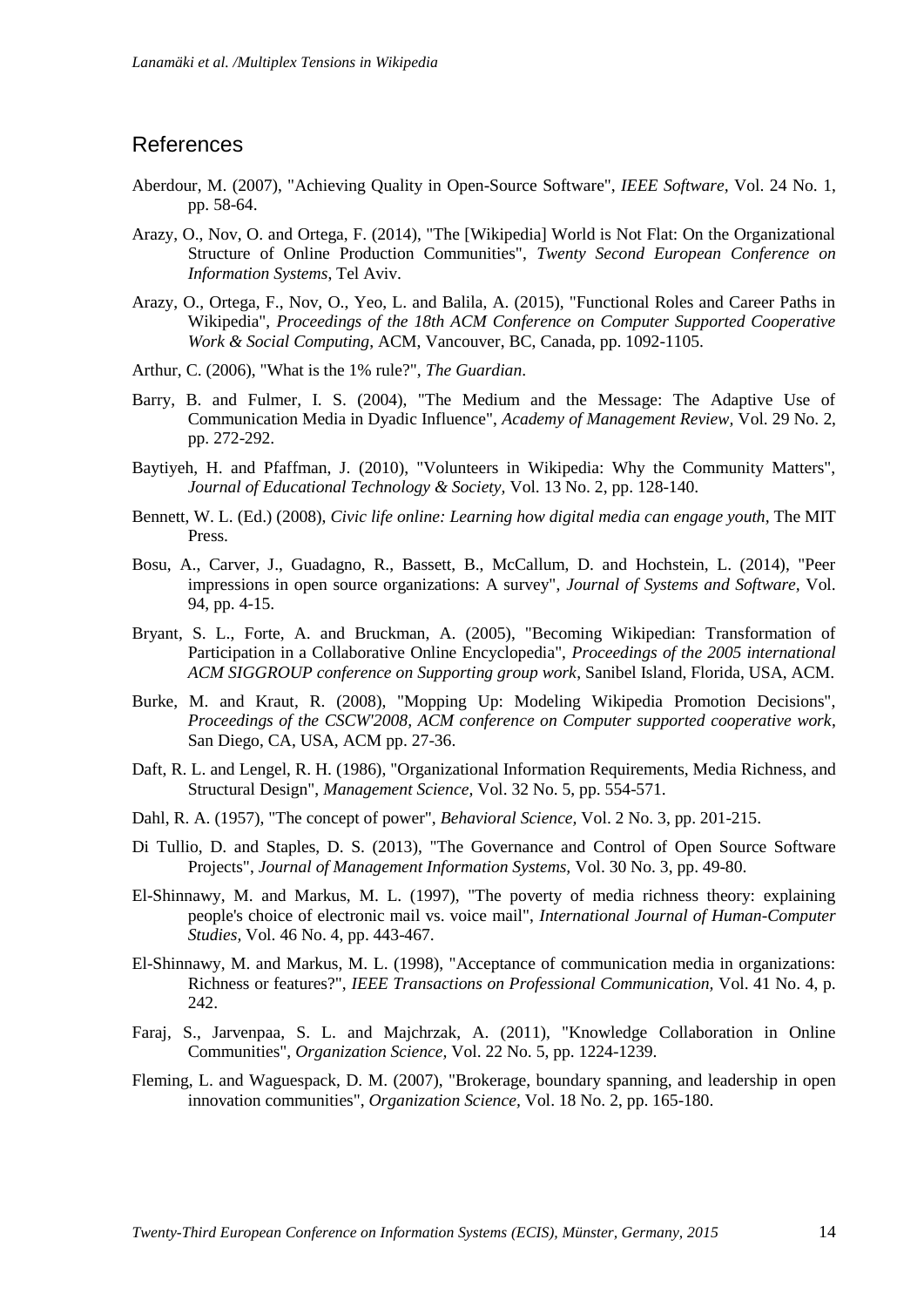- Fleming, P. and Spicer, A. (2014), "Power in Management and Organization Science", *The Academy of Management Annals,* Vol. 8 No. 1, pp. 237-298.
- Forte, A., Larco, V. and Bruckman, A. (2009), "Decentralization in Wikipedia Governance", *Journal of Management Information Systems,* Vol. 26 No. 1, pp. 49-72.
- Franke, N. and Shah, S. (2003), "How communities support innovative activities: an exploration of assistance and sharing among end-users", *Research Policy,* Vol. 32 No. 1, pp. 157-178.
- Fulk, J., Steinfield, C. W., Schmitz, J. and Power, J. G. (1987), "A Social Information Processing Model of Media Use in Organizations", *Communication Research,* Vol. 14 No. 5, pp. 529- 552.
- Gallivan, M. J. (2001), "Striking a balance between trust and control in a virtual organization: a content analysis of open source software case studies", *Information Systems Journal,* Vol. 11 No. 4, pp. 277-304.
- Goodhue, D. L. and Thompson, R. L. (1995), "Task-technology fit and individual performance", *MIS Quarterly,* Vol. 19 No. 2, pp. 213-236.
- Hardy, C. and Leiba-O'Sullivan, S. (1998), "The Power Behind Empowerment: Implications for Research and Practice", *Human Relations,* Vol. 51 No. 4, pp. 451-483.
- Haythornthwaite, C. (1996), "Media Use in Support of Communication Networks in an Academic Research Environment", Toronto, University of Toronto.
- Haythornthwaite, C. (2001), "Exploring Multiplexity: Social Network Structures in a Computer-Supported Distance Learning Class", *The Information Society,* Vol. 17 No. 3, pp. 211-226.
- Hekkala, R., Stein, M.-K. and Rossi, M. (2014), ""Omega-team is moving to another premise over my dead body…" Power as discursive-material practice in an IS project", *Thirty Fifth International Conference on Information Systems (ICIS)*, Auckland.
- Hekkala, R. and Urquhart, C. (2013), "Everyday power struggles: living in an IOIS project", *European Journal of Information Systems,* Vol. 22 No. 1, pp. 76-94.
- Ikonen, H., Iivari, N. and Hedberg, H. (2010), "Controlling the use of collaboration tools in open source software development", *Proceedings of the 6th Nordic Conference on Human-Computer Interaction: Extending Boundaries*, Reykjavik, Iceland, ACM pp. 236-245.
- Jacobson, D. (1999), "Impression Formation in Cyberspace: Online Expectations and Offline Experiences in Text-based Virtual Communities", *Journal of Computer-Mediated Communication,* Vol. 5 No. 1, pp. 0-0.
- Jasperson, J. S., Carte, T. A., Saunders, C. S., Butler, B. S., Croes, H. J. P. and Zheng, W. (2002), "Review: Power and Information Technology Research: A Metatriangulation Review", *MIS Quarterly,* Vol. 26 No. 4, pp. 397-459.
- Jemielniak, D. (2014), *Common Knowledge? An Ethnography of Wikipedia,* Stanford University Press, Stanford.
- Johnson, S. L., Faraj, S. and Kudaravalli, S. (2014), "Emergence of Power Laws in Online Communities: The Role of Social Mechanisms and Preferential Attachment", *MIS Quarterly,* Vol. 38 No. 3, pp. 795-A13.
- Joyce, E., Butler, B. and Pike, J. (2011), "Handling flammable materials: Wikipedia biographies of living persons as contentious objects", *Proceedings of the 2011 iConference*, Seattle, Washington, ACM pp. 25-32.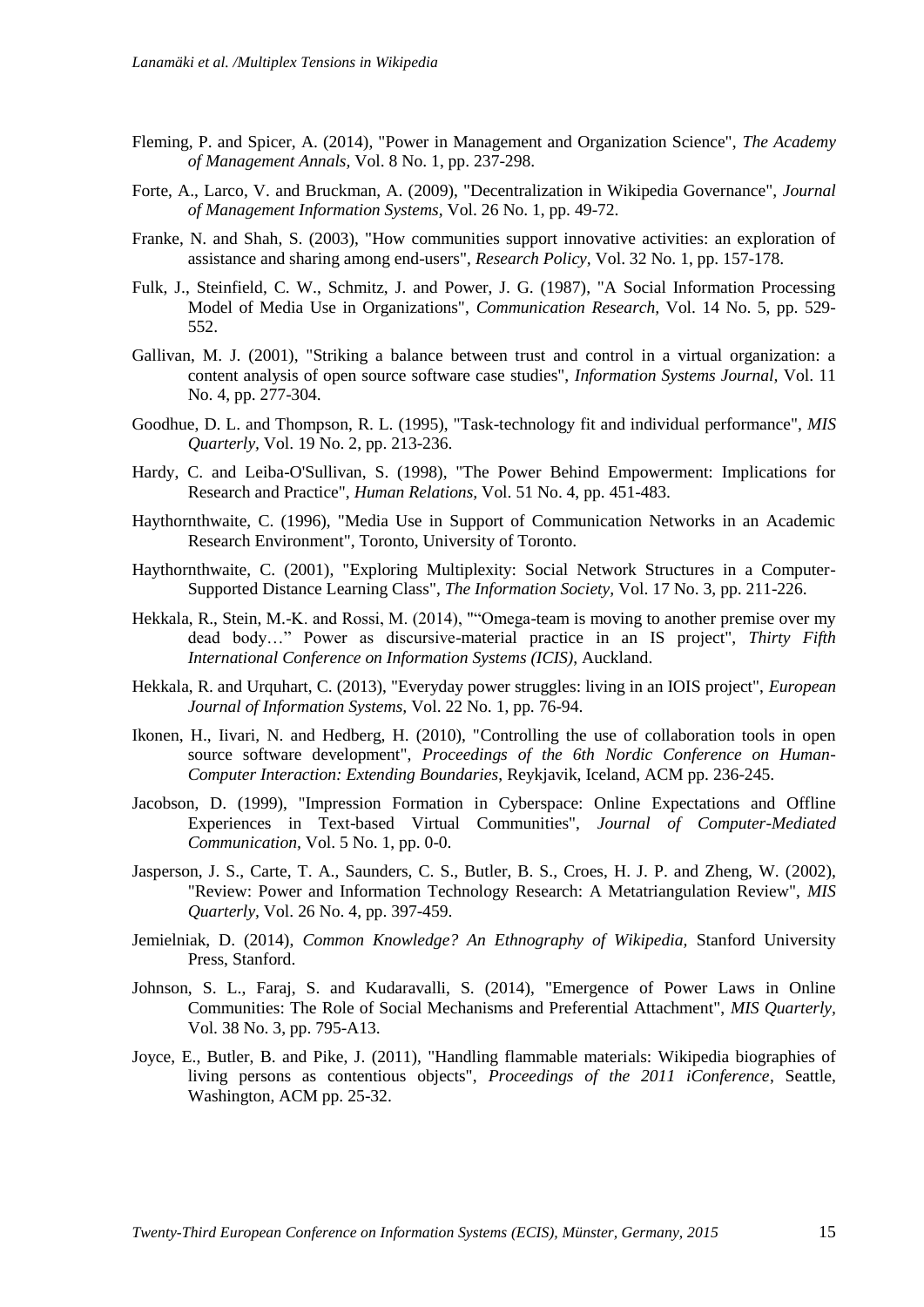- Jung, Y. and Lyytinen, K. (2014), "Towards an ecological account of media choice: a case study on pluralistic reasoning while choosing email", *Information Systems Journal,* Vol. 24 No. 3, pp. 271-293.
- Kane, G. C., Johnson, J. and Majchrzak, A. (2014), "Emergent Life Cycle: The Tension Between Knowledge Change and Knowledge Retention in Open Online Coproduction Communities", *Management Science,* Vol. 60 No. 12, pp. 3026-3048
- Keegan, B., Gergle, D. and Contractor, N. (2011), "Hot off the wiki: dynamics, practices, and structures in Wikipedia's coverage of the Tōhoku catastrophes", *Proceedings of the 7th International Symposium on Wikis and Open Collaboration*, Mountain View, California, ACM pp. 105-113.
- Klein, H. K. and Myers, M. D. (1999), "A Set of Principles for Conducting and Evaluating Interpretive Field Studies in Information Systems", *MIS Quarterly,* Vol. 23 No. 1, pp. 67-93.
- Konieczny, P. (2009), "Governance, Organization, and Democracy on the Internet: The Iron Law and the Evolution of Wikipedia", *Sociological Forum,* Vol. 24 No. 1, pp. 162-192.
- Kostakis, V. (2010), "Identifying and understanding the problems of Wikipedia's peer governance: The case of inclusionists versus deletionists", *First Monday,* Vol. 15 No. 3.
- Lanamäki, A. (2013), "Collaboration in Online Communities: Exploring Finnish Wikipedia", *PhD Thesis. Department of Information Science and Media Studies*, Bergen, Norway, University of Bergen.
- Leonardi, P. M., Neeley, T. B. and Gerber, E. M. (2012), "How Managers Use Multiple Media: Discrepant Events, Power, and Timing in Redundant Communication", *Organization Science,* Vol. 23 No. 1, pp. 98-117.
- Li, C. and Bernoff, J. (2008), *Groundswell: Winning in a World Transformed by Social Technologies,*  Harvard Business Press, Boston, MA, USA.
- Ma, M. and Agarwal, R. (2007), "Through the Glass Darkly: Information Technology Design, Identity Verification, and Knowledge Contribution in Online Communities", *Information Systems Research,* Vol. 18 No. 1, p. 2007.
- Mackay, J. M. and Elam, J. J. (1992), "A Comparative Study of How Experts and Novices Use a Decision Aid to Solve Problems in Complex Knowledge Domains", *Information Systems Research,* Vol. 3 No. 2, pp. 150-172.
- Markus, M. L. (1983), "Power, politics, and MIS implementation", *Communications of the ACM,* Vol. 26 No. 6, pp. 430-444.
- Markus, M. L. (1994), "Electronic Mail as the Medium of Managerial Choice", *Organization Science,* Vol. 5 No. 4, pp. 502-527.
- Matei, S. A. and Dobrescu, C. (2011), "Wikipedia's "Neutral Point of View": Settling Conflict through Ambiguity", *The Information Society: An International Journal,* Vol. 27 No. 1, pp. 40 - 51.
- McCully, W., Lampe, C., Sarkar, C., Velasquez, A. and Sreevinasan, A. (2011), "Online and offline interactions in online communities", *Proceedings of the 7th International Symposium on Wikis and Open Collaboration*, Mountain View, California, ACM pp. 39-48.
- Michels, R. (1915), *Political parties: A sociological study of the oligarchical tendencies of modern democracy,* Hearst, New York.
- Nielsen, J. (2006), "Participation Inequality: Encouraging More Users to Contribute", *Jakob Nielsen's Alertbox*.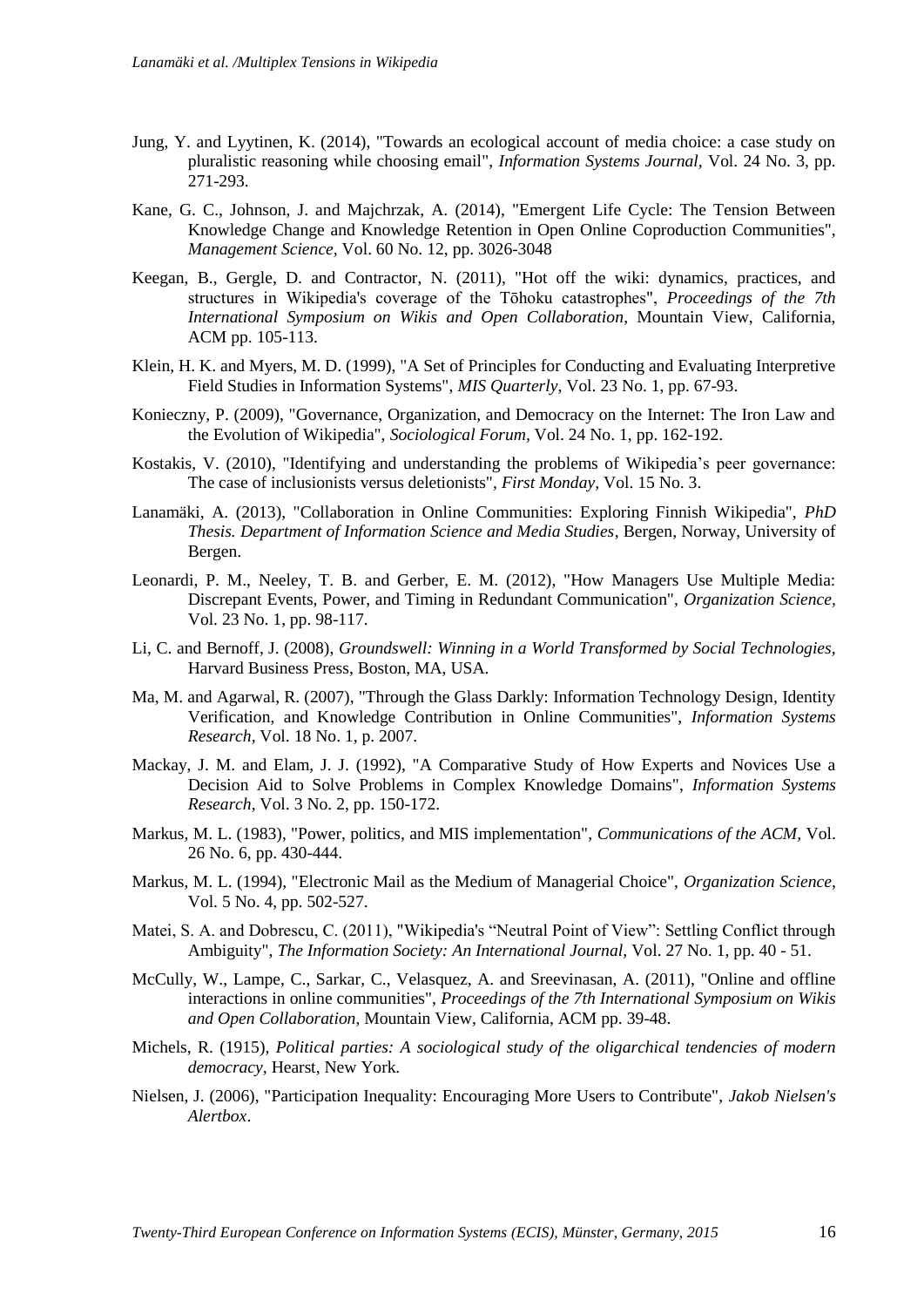- O'Mahony, S. and Ferraro, F. (2007), "The Emergence of Governance in an Open Source Community", *Academy of Management Journal,* Vol. 50 No. 5, pp. 1079-1106.
- Okoli, C., Mehdi, M., Mesgari, M., Nielsen, F. Å. and Lanamäki, A. (2014), "Wikipedia in the eyes of its beholders: A systematic review of scholarly research on Wikipedia readers and readership", *Journal of the Association for Information Science and Technology,* Vol. 65 No. 12, pp. 2381- 2403.
- Orlikowski, W. J. and Yates, J. (1994), "Genre Repertoire: The Structuring of Communicative Practices in Organizations", *Administrative Science Quarterly,* Vol. 39 No. 4, pp. 541-574.
- Ortega, F., Gonzalez-Barahona, J. M. and Robles, G. (2008), "On The Inequality of Contributions to Wikipedia", *Proceedings of 41st Annual Hawaii International Conference on System Sciences*, IEEE, Piscataway, NJ.
- Patterson, O. (2014), "Making Sense of Culture", *Annual Review of Sociology,* Vol. 40 No. 1, pp. 1- 30.
- Pentzold, C. (2011), "Imagining the Wikipedia community: what do Wikipedia authors mean when they write about their 'community'?", *New Media & Society,* Vol. 13 No. 5, pp. 704-721.
- Pingdom (2012), "IRC is dead, long live IRC", Pingdom.
- Preece, J. and Shneiderman, B. (2009), "The Reader-to-Leader Framework: Motivating Technology-Mediated Social Participation", *AIS Transactions on Human-Computer Interaction,* Vol. 1 No. 1, pp. 13-32.
- Rajanen, M. and Iivari, N. (2015), "Power, Empowerment and Open Source Usability", *Proceedings of the ACM SIGCHI Annual Conference on Human Factors in Computing Systems (CHI 2015)*, Seoul, South Korea.
- Reagle, J. M. (2007), "Do As I Do: Authorial Leadership in Wikipedia", *WikiSym'07*, October 21–23, 2007, Montréal, Québec, Canada., ACM.
- Reagle, J. M. (2010), *Good Faith Collaboration,* The MIT Press, Cambridge, Massachusetts.
- Reid, E. M. (1991), "Electropolis: Communication and Community on Internet Relay Chat", *Department of History*, Melbourne, Australia, PhD thesis. University of Melbourne.
- Sanger, L. (2006), "The Early History of Nupedia and Wikipedia: A Memoir", in DiBona, C., Cooper, D. and Stone, M. (Eds.) *Open Sources 2.0: The Continuing Evolution*, O'Reilly Media, Inc., Sebastopol, CA, USA, pp. 307-338.
- Sessions, L. F. (2010), "How Offline Gatherings Affect Online Communities: When virtual community members 'meetup'", *Information, Communication & Society,* Vol. 13 No. 3, pp. 375-395.
- Shaw, A. and Hill, B. M. (2014), "Laboratories of Oligarchy? How the Iron Law Extends to Peer Production", *Journal of Communication,* Vol. 64 No. 2, pp. 215-238.
- Shen, C. and Cage, C. (2015), "Exodus to the real world? Assessing the impact of offline meetups on community participation and social capital", *New Media & Society,* Vol. 17 No. 3, pp. 394- 414
- Short, J., Williams, E. and Christie, B. (1976), *The Social Psychology of Telecommunications,* John Wiley and Sons Ltd.
- Singh, P. V., Tan, Y. and Mookerjee, V. (2011), "Network effects: the influence of structural capital on open source project success", *MIS Quarterly,* Vol. 35 No. 4, pp. 813-830.